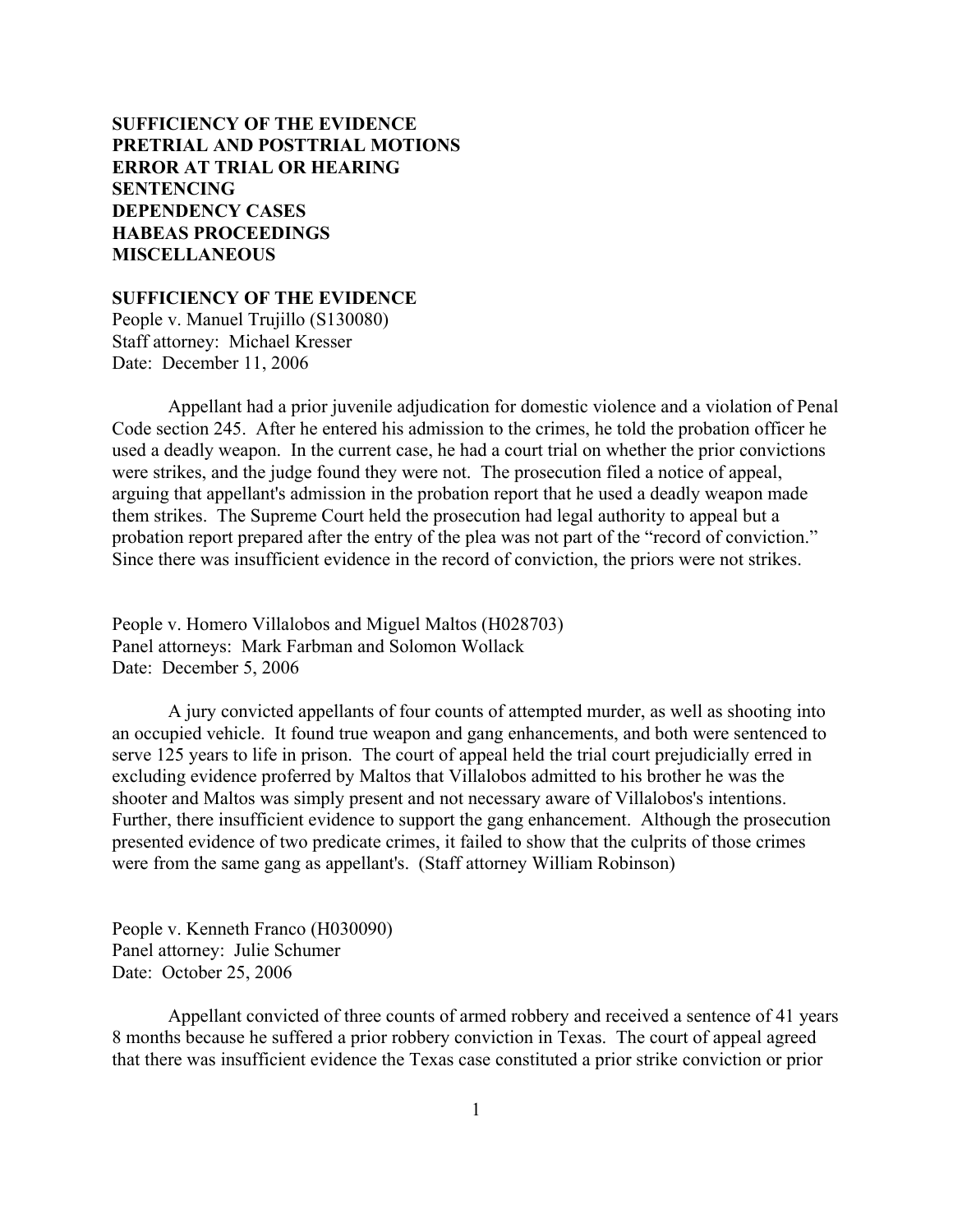serious felony conviction. (Staff attorney Lori Quick)

People v. George Casillas (H029128) Panel attorney: Patricia Watkins Date: October 11, 2006

A jury convicted appellant of felony false imprisonment by force, assault and two counts of misdemeanor sexual battery. The court of appeal decided there was insufficient evidence for the felony false imprisonment conviction and the assault conviction must be dismissed because it was a lesser included offense of the battery. (Staff attorney Jonathan Grossman)

In re Terrence R. (H029228) Panel attorney: Keith Sugar Date: August 29, 2006

Appellant was found to possess a burglary tool, among other things. The evidence was that he stole a car and used a key. There was no evidence the key was a master key or altered, but the victim possessed all of his keys. The court of appeal held there was insufficient evidence the key used fell within the definition of Penal Code section 466. (Staff attorney Jonathan Grossman)

People v. Leonardo Blancarte (H026676) Staff attorney: Willliam Robinson People v. Ramon Landin Panel attorney: Katarzyna Kozak Date: August 2, 2006

Blancarte, Landin, and Victor Palacios saw Miguel and Jose Garcia walking down the street appearing as Surenos while Landin and Palacios identified with Nortenos. Landin called them scraps. Landin had a gun and demanded money. When Jose put his hand in his pocket when Landin yelled Jose had a gun. He then hit him in the head with his own gun. Moments later, Blancarte arrived with a gun and joined in kicking Jose. During the melee, Jose was shot. Palacios pled before trial. Landin said he only had a starter pistol. Blancarte said he ran to the melee when he heard Landin yell Jose had a gun. It appeared Jose was reaching for a gun, so Blancarte hit him with his gun and it accidently fired. A jury convicted Blancarte and Landin of attempted premeditated murder, robbery, attempted robbery, and felony assault with gang, gun use and great bodily injury enhancements. They were sentenced to serve 40 years to life consecutive to about 25 years. The court of appeal reversed. It held there was insufficient evidence Blancarte aided or abetted in a robbery or attempted robbery. Because there was insufficient evidence Blancarte was guilty of robbery, there was insufficient evidence Landin was culpable of vicariously using a firearm in a robbery. The conviction for murder was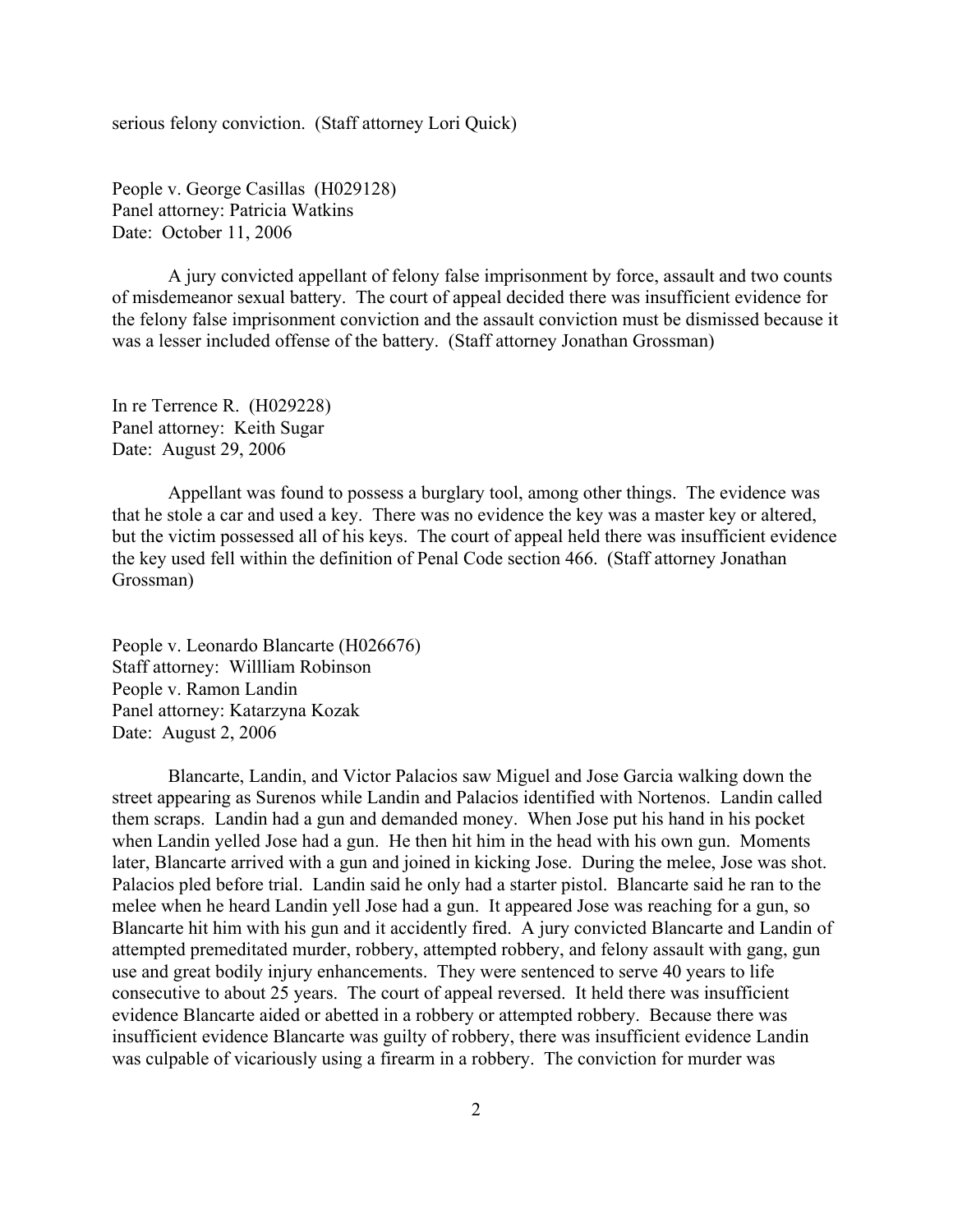<span id="page-2-0"></span>reversed because the court failed to instruct on imperfect self-defense and defense of others. The conviction for felony assault must be reversed because of instructional error defining the crime. Finally, the court erred in denying the defendants access to confidential information concerning the jurors' identities to investigate reported misconduct.

In re Hoang N. (H029108) Panel attorney: David Burnett Date: June 9, 2006

A juvenile male was tampering with a soda vending machine, apparently getting change for nothing. A car with youths was parked outside. One of them appeared to be a lookout and appeared surprised when she was the reporting witness. Appellant was one of the passengers but did nothing during the incident of interest. There was a large amount of quarters in the car, and appellant said that the other people in the car were collecting them or obtaining them for change. The juvenile court found her culpable of petty theft as an aider and abettor. The court of appeal held there was insufficient evidence. Appellant did nothing to indicate she aided or abetted; mere presence and association were not enough. (Staff attorney William Robinson)

In re Jose S. (H029039) Staff attorney: Lori Quick Date: March 7, 2006

When a police officer approached appellant, he ran. After being caught, he was charged with resisting arrest. (Pen Code, § 148.) The court of appeal agreed there was insufficient evidence because there was insufficient evidence he was detained by the officer. Since it appeared there was only a consensual encounter, appellant had the right to leave.

#### **PRETRIAL AND POSTTRIAL MOTIONS**

People v. Larry Sherman (H028702) Panel attorney: Rudy Kraft Date: August 22, 2006

Appellant was sitting in a pickup parked in a shopping center parking lot, apparently looking at women. He did not track the officers' movements. The officers were suspicious that he might be masturbating and thus committing indecent exposure. When the two officers approached him, they found him with drugs and paraphernalia. Appellant moved to suppress evidence, stating that he was illegally detained. The prosecution argued there was reasonable suspicion because a person sitting alone in a pickup in a shopping mall was suspicious. The court of appeal agreed with appellant that there was insufficient grounds for believing someone sitting in a vehicle in a shopping mall parking lot was doing anything illegal. (Staff attorney Michael Kresser)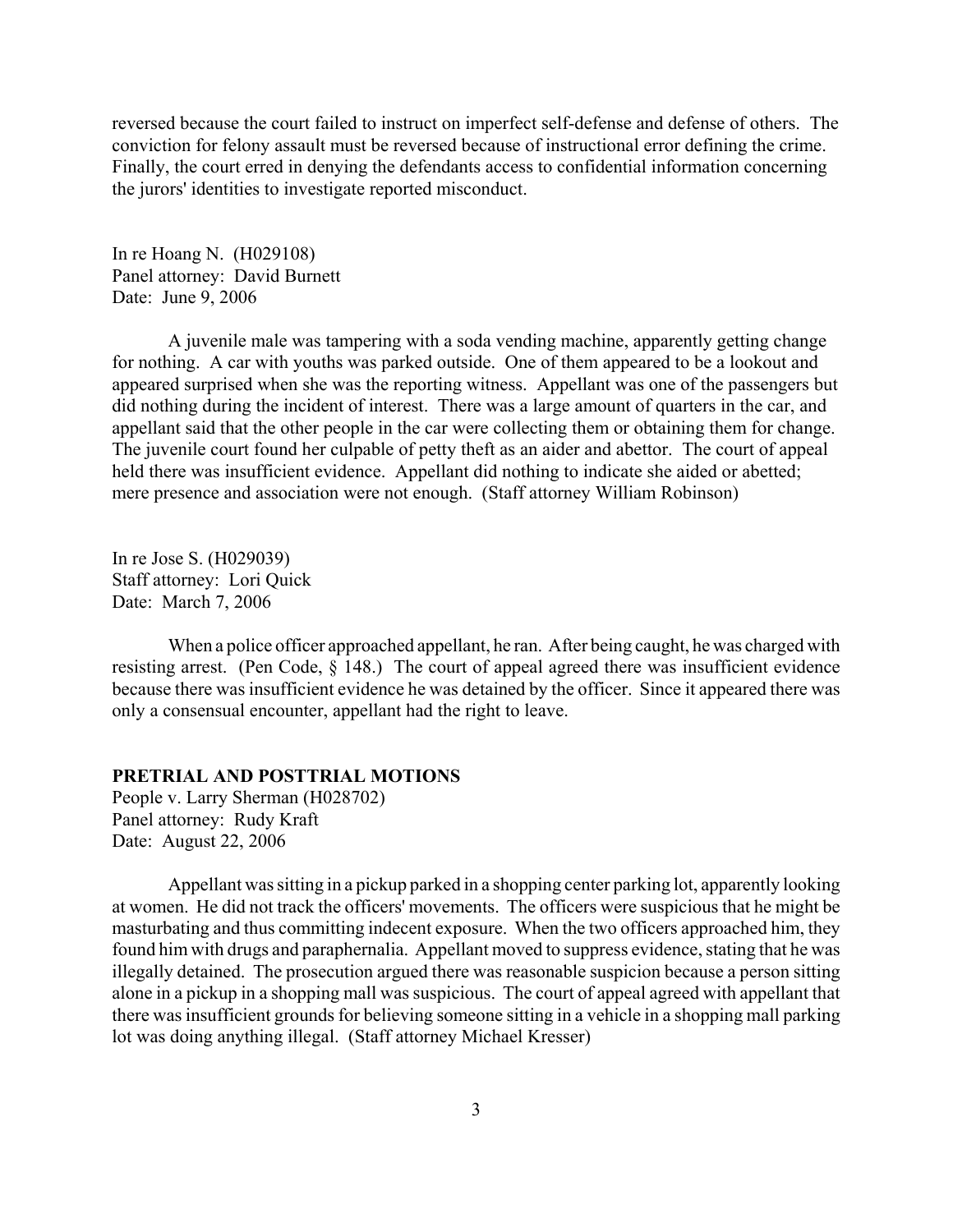People v. Selvin Garcia (H029473) Panel attorney: Michael Thorman Date: July 11, 2006

Appellant was in a traffic stop which dragged on for about a half hour as law enforcement tried to obtain information about him and his companions from the dispatcher. The court of appeal agreed that the detention was unlawfully prolonged and the evidence obtained consequently should have been suppressed. (Staff attorney William Robinson)

People v. Jeffrey Rodriguez (H027433) Panel attorney: Irma Castillo Date: June 14, 2006

Appellant was charged with robbery. The main issue was identity. The first trial ended in a mistrial with the jury favoring acquittal 11 to 1. At the time of retrial, the family ran out of money, and retained trial counsel failed to present a defense. Appellant was convicted and sentenced to serve 25 years to life in prison. The court of appeal held trial counsel was ineffective. His decision not to present the identification expert and the alibi witnesses who testified at the first trial left the defendant without a defense. Further, counsel failed to present evidence that appellant had \$200 and other property which would have showed a lack of motive to commit the robbery. And trial counsel inexplicably elicited evidence that appellant was on parole. (Staff attorney Lori Quick)

People v. Cristobal Gonzales (H029057) Panel attorney: Robert Derham Date: March 24, 2006

After pleading, appellant filed a motion pursuant to *People v. Marsden* (1970) 2 Cal.3d 118. The trial court refused to consider the motion. The court of appeal reversed and remanded the matter for a *Marsden* hearing. (Staff attorney Paul Couenhoven)

People v. Julio Guzman (H028326) Appellate attorney: Daniel Barton Date: March 16, 2006

The court of appeal held that when older charges are brought after the preliminary hearing more than a year after the victim reported to law enforcement being victimized, the new charges may be beyond the statute of limitations.

People v. David Beeson (H027242) Panel attorney: Deanna Lamb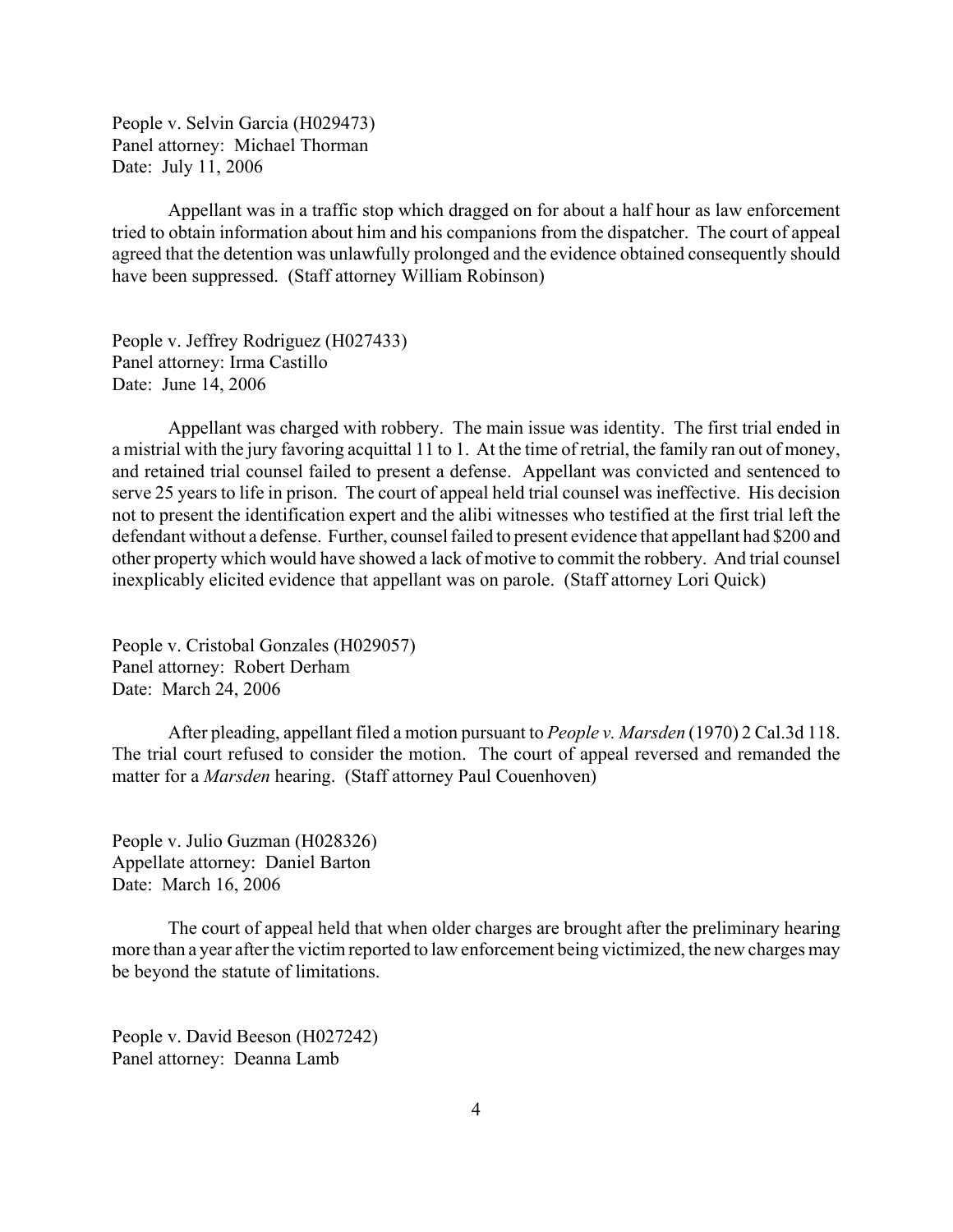Date: March 2, 2006

Appellant was adjudicated committed as insane. At the hearing to extend his commitment, trial counsel moved to dismiss the proceeding on the ground that appellant never personally entered a plea of not guilty by reason of insanity in the earlier proceeding and was never advised of his constitutional rights before the plea was entered. The court of appeal agreed this constituted a jurisdictional defect and ordered the original commitment be vacated. (Staff attorney Jonathan Grossman)

People v. Martin Salcido (H028802) Staff attorney: Michael Kresser Date: February 16, 2006

After sentencing, appellant filed a motion to reduce his restitution fine from \$10,000 to \$200. The clerk concluded the court lacked jurisdiction. He appealed the implied denial of his motion. The court of appeal agreed the superior court had jurisdiction and remanded the matter.

People v. John Heard (H027023) Panel attorney: Julie Schumer Date: February 14, 2006

Appellant claimed on appeal he requested a Marsden hearing at the sentencing hearing. The court of appeal held it was not clear he did request the hearing, but it remanded the matter to the superior court to determine if a hearing was requested. If so, it was required to hold a Marsden hearing upon remand and to reinstate the sentence if the motion is denied. (Staff attorney Dallas Sacher)

People v. Charles Fordjour (H027293) Staff attorney: Paul Couenhoven Date: February 9, 2006

Appellant, represented by retained counsel was charged with fraud in 1976. He was not prosecuted until 1996 where retained counsel continued to represent him. In 1996, he pled guilty. After that, he was held in custody in Arizona until 2004. In 2004, he appeared in Santa Clara County with retained counsel and asked the court to appoint counsel to investigate a motion to withdraw his plea. The public defender was appointed, but no motion was prepared. At sentencing, appellant moved for a Marsden hearing and to represent himself. The court ignored the requests and sentenced him to prison. The court of appeal held that the failure to hold a Faretta hearing or a Marsden hearing concerning the representation by the public defender required reversal. The superior court was required to hold the hearings hearing upon remand and to reinstate the sentence if the motions are denied.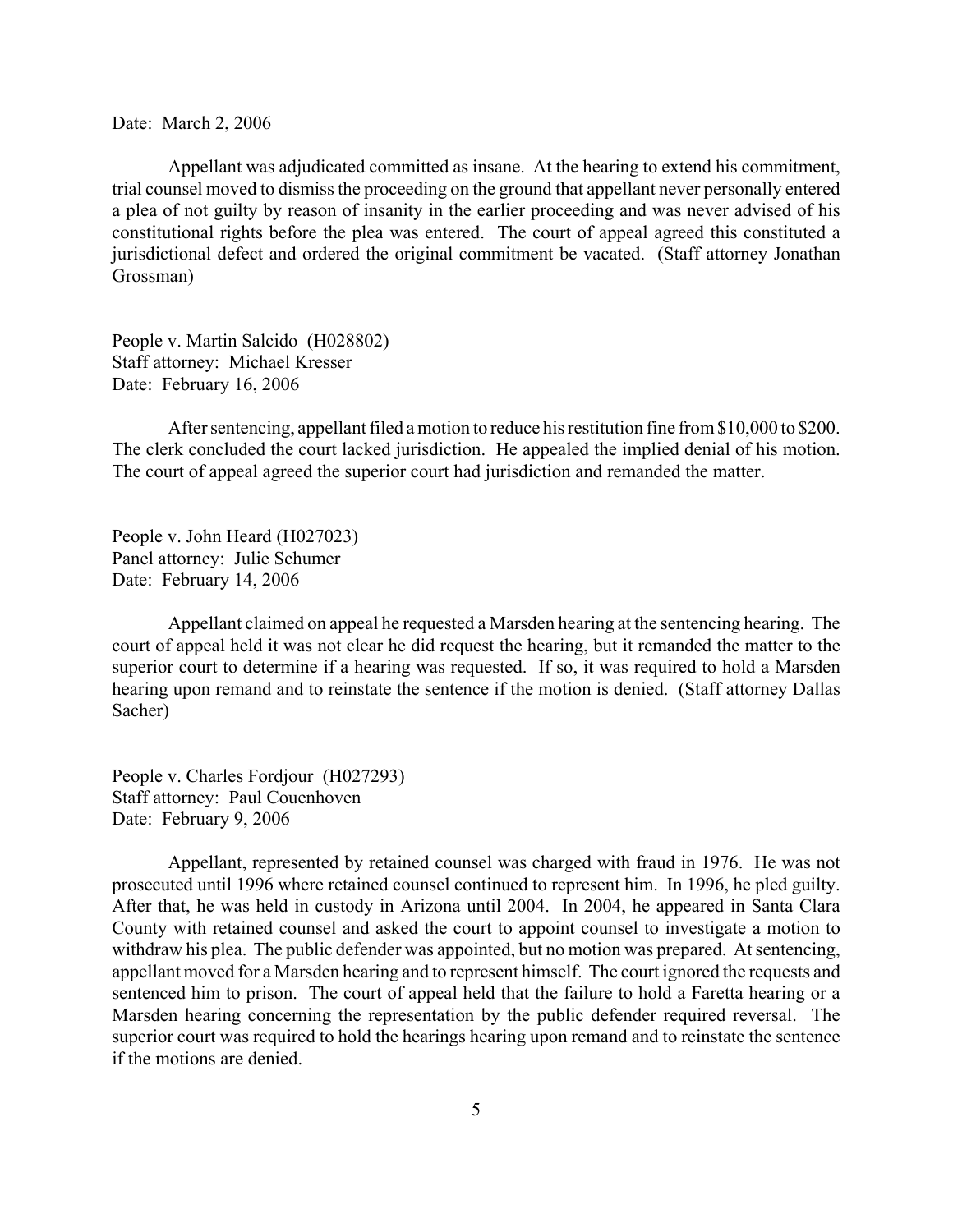<span id="page-5-0"></span>People v. Rudolpho Miramontes (H024323) Panel attorney: Alan Siraco Date: January 3, 2006

The trial court denied appellant's *Pitchess* motion on the ground that trial counsel failed to provide a specific factual scenario establishing good cause. The Supreme Court has said that this standard was too high. The court of appeal remanded the matter for a new hearing on the motion. It also ordered that the punishment for one of the counts be stayed. (Staff attorney William Robinson)

# **ERROR AT TRIAL OR HEARING**

People v. David Crockett (H029598) Staff attorney: Paul Couenhoven Date: December 29, 2006

Appellant pled guilty to reckless evasion and resisting arrest. When the court indicated at sentencing that it would impose a prison term, appellant asked to withdraw his plea. The court indicated he could make his motion at a later date. The court of appeal held that the failure of the trial court to consider the motion to withdraw plea was error which can be raised without a certificate of probable cause. It remanded the matter for a hearing on the motion.

People v. Garcia (H028358) Panel attorney: J. Frank McCabe Date: December 28, 2006

Appellant was accused of molesting two girls. During a custodial interrogation, the police promised leniency if he confessed. The trial court excluded the confession as coerced. During the interrogation, appellant agreed to write a letter of apology to the victims. The trial court admitted the letter. Appellant was convicted and sentenced under the multiple victims provision of the One Strike law to 160 years to life in prison. The court of appeal found the letter of apology was part of the same coerced confession. Although error was harmless as to one of the girls, the conviction as to the other girl and the One Strike findings were reversed. (Staff attorney Jonathan Grossman)

People v. Valencia (H029730) Staff attorney: Dallas Sacher Date: December 26, 2006

Appellant was accused of molesting his sisters. After the girls were removed by CPS, he went to the police station to be interviewed. The police officers told appellant that the girls could not be returned unless they knew the truth and suggested he would not get in trouble. In a published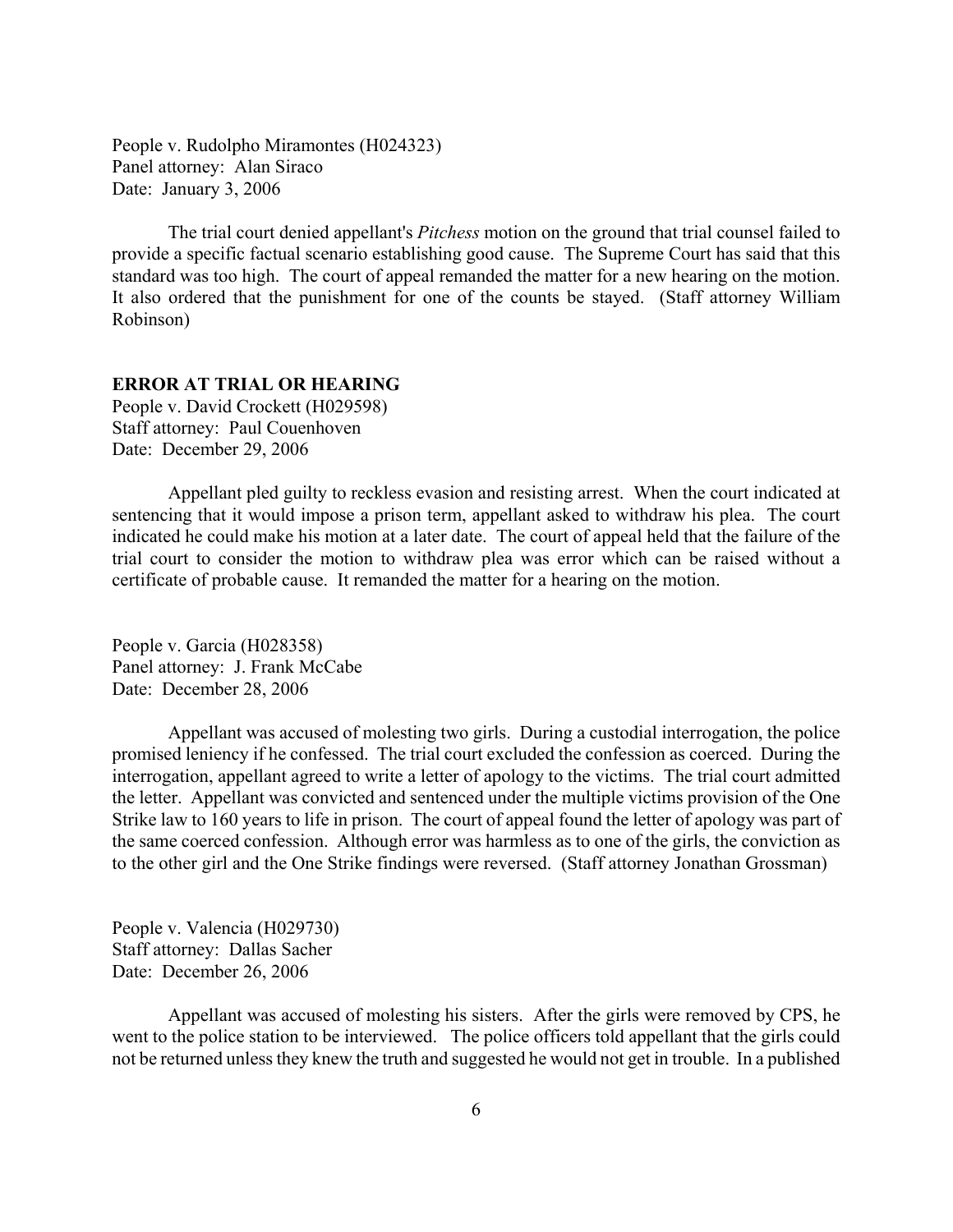decision, the court of appeal held that retained counsel was ineffective for not moving to exclude the statements. Trial counsel was also ineffective for failing to exclude a statement by a witness that she heard the molestations had been occurring for a while.

In re James M. (H030160) Panel attorney: Mikol Benjacob Date: December 22, 2006

At 1 a.m., appellant and a friend were walking down a sidewalk. Because they appeared underaged, an officer stopped them for suspicion of violating the curfew ordinance. The officer instructed them to sit on a curb. Because appellant was a documented gang member and wore baggy clothes, he was told he would be patted down. The officer asked him if he had any weapons, and he pulled out a knife. The juvenile court denied a motion to suppress evidence and he later admitted possessing a concealed dirk or dagger. The court of appeal reversed the denial of the suppression motion. There was no reasonable suspicion appellant might be armed to justify a pat down search. Although he voluntarily disclosed the possession of the knife when asked, it was only after he was told he was going to be patted down. (Staff attorney William Robinson)

People v. Sean Hammond (H028901) Panel attorney: Stacy Saetta Date: December 5, 2006

Appellant was standing near a bust stop without boarding any buses. He sometimes talked to people who were taking the bus. Because the area was known for drug activity, the officer observing all this believed he selling drugs. The officer stopped next to appellant, which prompted appellant to board the bus. He got off at the next stop and entered a Western Union shop; the officer followed him. As appellant about to leave the store, the officer engaged him in conversation. He learned appellant was on probation for drug sales. The officer saw appellant apparently had something in his mouth. The officer administered a choke hold until appellant spitted out six pieces of rock cocaine. In a split decision, the court of appeal held there was a detention, not a consensual encounter because the officer was following appellant, making it clear he was not free to go about his business. But there was not reasonable suspicion. The officer did not see any hand-to-hand sales or any conduct resembling a drug transaction.

People v. Phillip Russell (H029753) Panel attorney: Laura Pedicini Date: November 21, 2006

Appellant was convicted of receiving a stolen motor vehicle when he assumed possession of a motorcycle. He said he though the motorcycle was abandoned, but the court refused to instruct the jury on the theory of mistake of fact. In a published decision, the court of appeal reversed,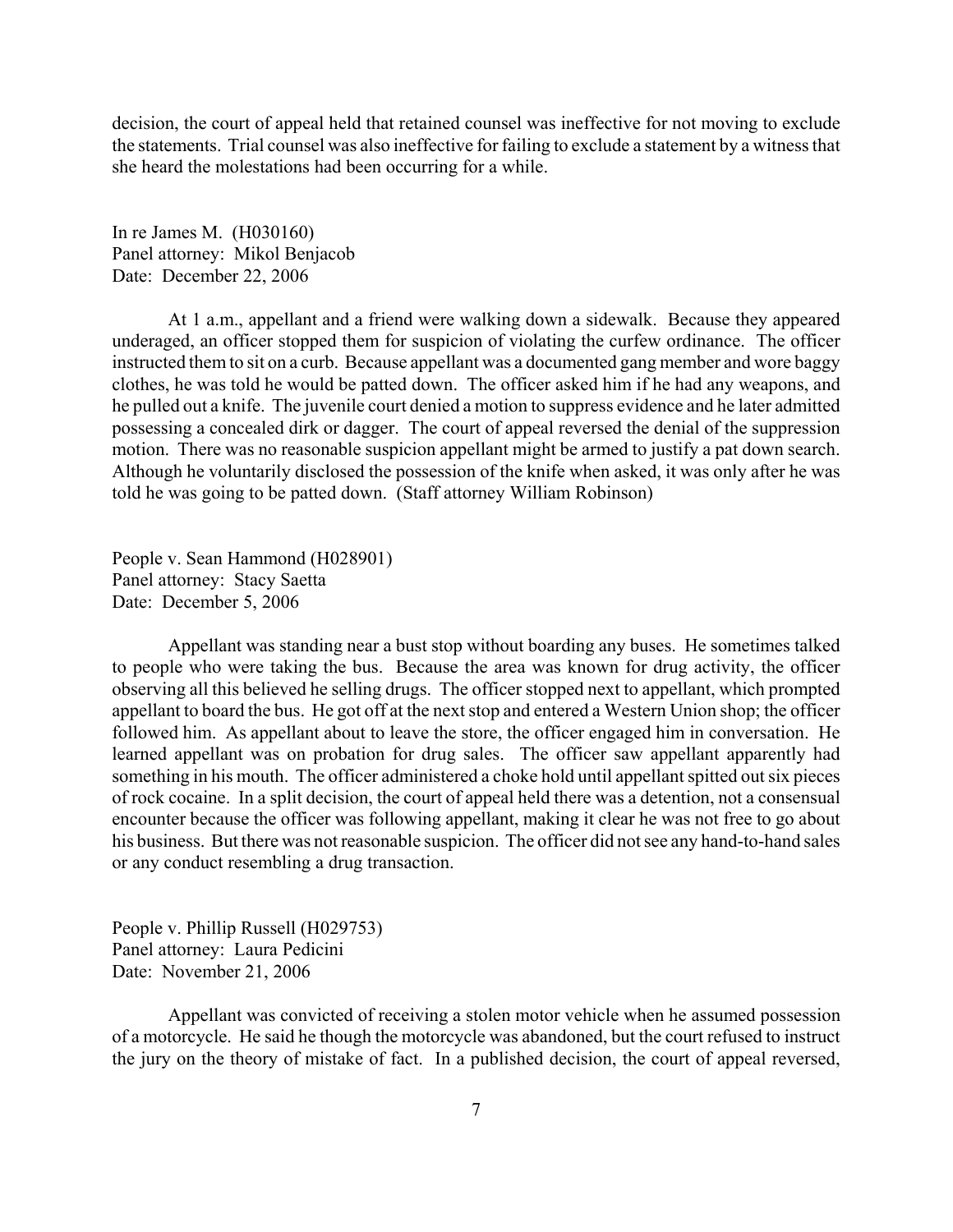stating the trial court deprived appellant of the right to present a defense. (Staff attorney Vicki Firstman)

Jose G. Lopez Garcia v. Superior Court (H030523) Panel attorney: Jean Matulis Date: November 15, 2006

Garcia was found incompetent and committed to a state hospital. The court authorized the administration of involuntary medication. He argued that the order did not comply with constitutional and statutory requirements. The prosecution did not contest the contention. The court of appeal issued a writ of mandate directing the superior court to vacate its order authorizing involuntary medication. (Staff attorney William Robinson)

People v. Ojeda (H029199) Staff attorney: Lori Quick Date: November 9, 2006

Appellant's daughter made allegations to the police and at the preliminary hearing that appellant molested her. At trial, she recanted and said the allegations were fabricated. After the jury convicted him, he moved for a new trial based on newly discovered evidence that she had recanted to law enforcement officers as early as a month after the initial report to the police. The trial court denied the motion. The court of appeal reversed, stating the evidence was important in showing the victim's recantation was not a recent decision.

People v. Sterling Brown (H029123) Panel attorney: Mark Farbman Date: November 8, 2006

Appellant was charged with making criminal threats, false imprisonment, rape, and forcible oral copulation. After a jury convicted him, the court of appeal reversed. At retrial, the court excluded evidence of appellant's criminal history or parole status. Nonetheless, when the complaining witness testified, she mentioned him just being released from prison when the alleged crimes occurred. Although the court limited the evidence for the jury's consideration, it denied appellant's motion for a mistrial. The court of appeal reversed, stating the evidence was too prejudicial. (Staff attorney William Robinson)

People v. Larry Brown (H028963) Panel attorney: Gary Cooks Date: November 1, 2006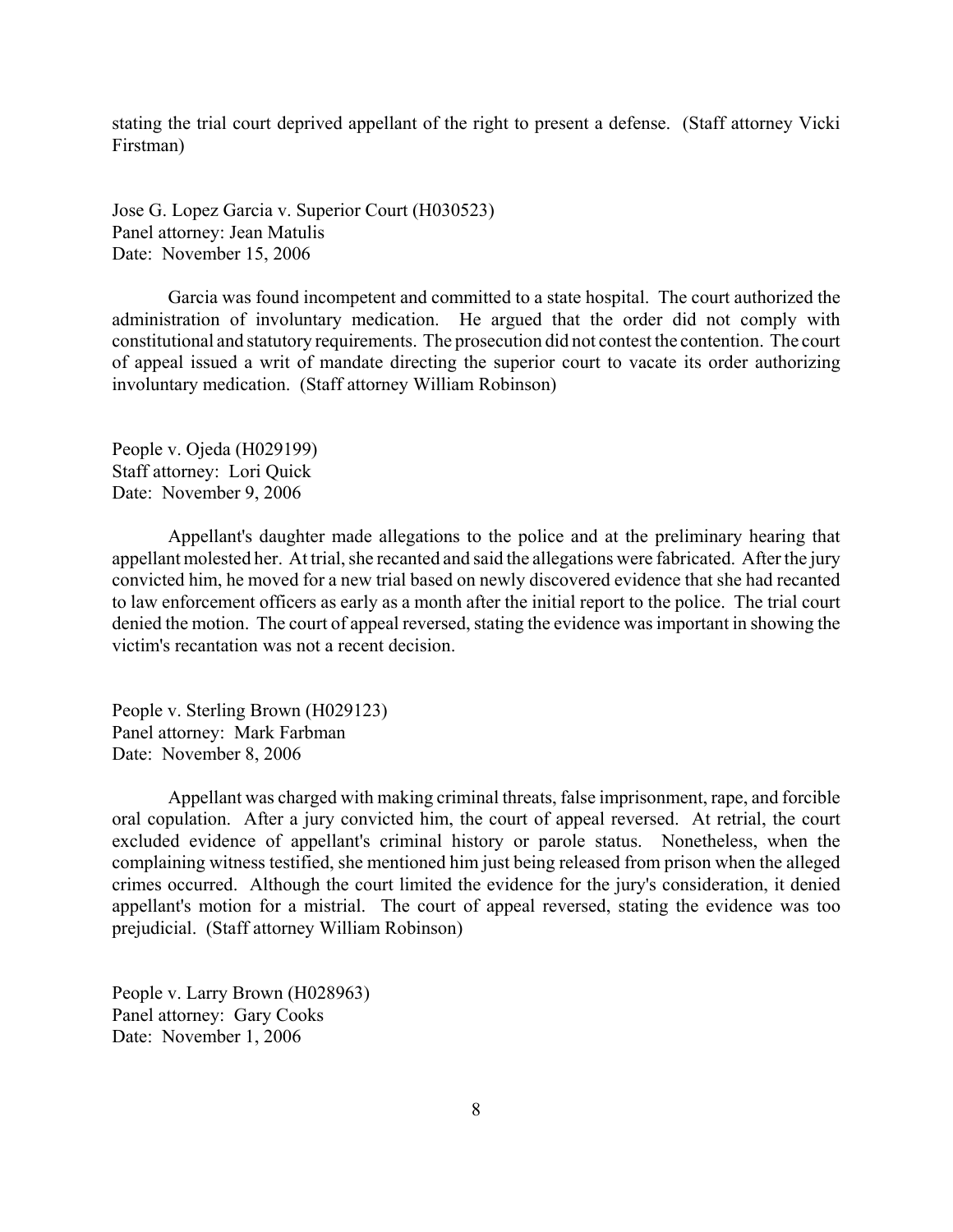Appellant was convicted of residential burglary, two counts of false imprisonment by force, threatening a witness, making criminal threats, disobeying a court order, and two counts of battery on a cohabitant. The court of appeal agreed that, under the circumstances of the case, the failure to instruct on the lesser included offense of misdemeanor non-forcible false imprisonment was prejudicial error. (Staff attorney Jonathan Grossman)

People v. Roger Mentch (H028783) Panel attorney: Joseph Bochner Date: October 18, 2006

Appellant was accused of selling marijuana. It was undisputed that he had the right to use marijuana for his own medical use. He admitted selling some to others who had a right to use medical marijuana. The proceeds from the sales were to cover the costs of producing the marijuana for them. In a published decision, the court of appeal held that Proposition 215 and the statutory framework enacted since then permits someone to cultivate marijuana and give to others for medical purposes while accepting money for actual expenses for cultivating the marijuana. (Staff attorney Dallas Sacher)

People v. Melvin Simmons (H026450) Panel attorney: Rudy Kraft Date: September 22, 2006

In a published decision, the court of appeal reversed the conviction of a prisoner convicted of a committing a crime while in prison because he was tried in prison garb and shackles without an individualized showing of need. (Panel attorney Vicki Firstsman)

People v. Nader Sabouri (H0297547) Panel attorney: Rachel Lederman Date: September 14, 2006

Appellant was convicted of passing bad checks on placed on probation. He was subsequently deported. His probation was violated for failing to pay restitution. When he re-entered the United States, he was arrested, found to be in violation of probation, and sentenced to prison. The court of appeal reversed, stating there was insufficient evidence appellant was told how to pay the restitution since he was deported before seeing the probation officer. Since there was no willful violation of probation, the order sentencing him to prison was invalid. (Staff attorney Dallas Sacher).

People v. Jaime Jasso (H028593) Panel attorney: Ruth McVeigh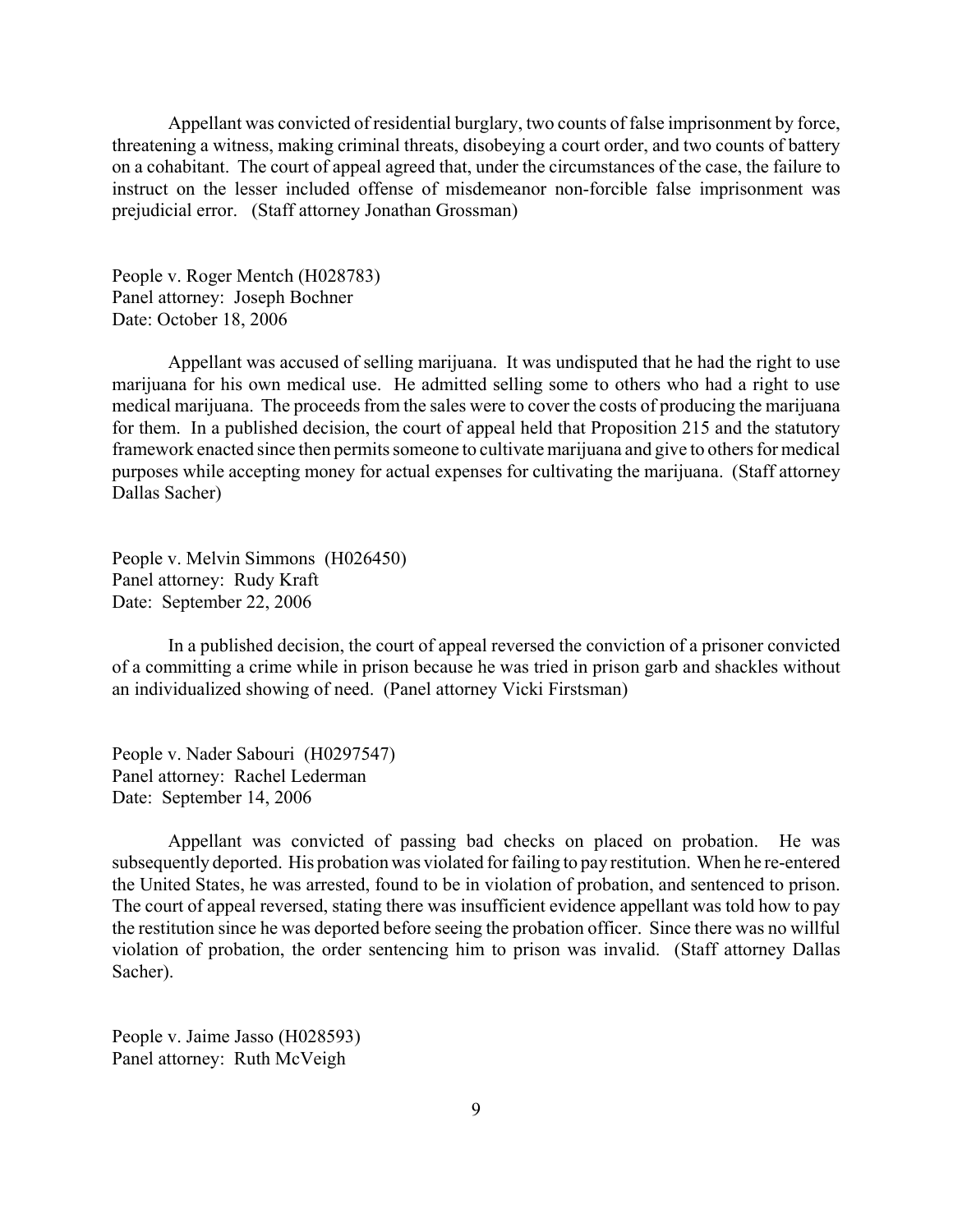#### Date: September 12, 2006

Appellant was a prisoner accused of conspiring to import drugs into the prison. In a published opinion, the court reversed on appeal because the trial court failed to properly instruct on conspiracy. (Staff attorney Lori Quick)

People v. Leonardo Blancarte (H026676) Staff attorney: Willliam Robinson People v. Ramon Landin Panel attorney: Katarzyna Kozak Date: August 2, 2006

Blancarte, Landin, and Victor Palacios saw Miguel and Jose Garcia walking down the street appearing as Surenos while Landin and Palacios identified with Nortenos. Landin called them scraps. Landin had a gun and demanded money. When Jose put his hand in his pocket when Landin yelled Jose had a gun. He then hit him in the head with his own gun. Moments later, Blancarte arrived with a gun and joined in kicking Jose. During the melee, Jose was shot. Palacios pled before trial. Landin said he only had a starter pistol. Blancarte said he ran to the melee when he heard Landin yell Jose had a gun. It appeared Jose was reaching for a gun, so Blancarte hit him with his gun and it accidently fired. A jury convicted Blancarte and Landin of attempted premeditated murder, robbery, attempted robbery, and felony assault with gang, gun use and great bodily injury enhancements. They were sentenced to serve 40 years to life consecutive to about 25 years. The court of appeal reversed. It held there was insufficient evidence Blancarte aided or abetted in a robbery or attempted robbery. Because there was insufficient evidence Blancarte was guilty of robbery, there was insufficient evidence Landin was culpable of vicariously using a firearm in a robbery. The conviction for murder was reversed because the court failed to instruct on imperfect self-defense and defense of others. The conviction for felony assault must be reversed because of instructional error defining the crime. Finally, the court erred in denying the defendants access to confidential information concerning the jurors' identities to investigate reported misconduct.

People v. Joel Rubio (H028213) Panel attorney: Janice Brickley and Robert Derham Date: August 1, 2006

A juror indicated at trial she could not hear well. Although some effort was made to assist her, she failed to assert herself when she could not hear some of the proceeding, and she stated in a questionnaire after the trial that she did not hear much of the trial. During a hearing, she stated she heard some of the people in the courtroom, but she had difficulty with others. Nonetheless, the court denied appellant's motion for a new trial. In a published decision, the court of appeal reversed, holding the defendant was not lawfully convicted by a unanimous verdict from twelve jurors. (Staff attorney Lori Quick)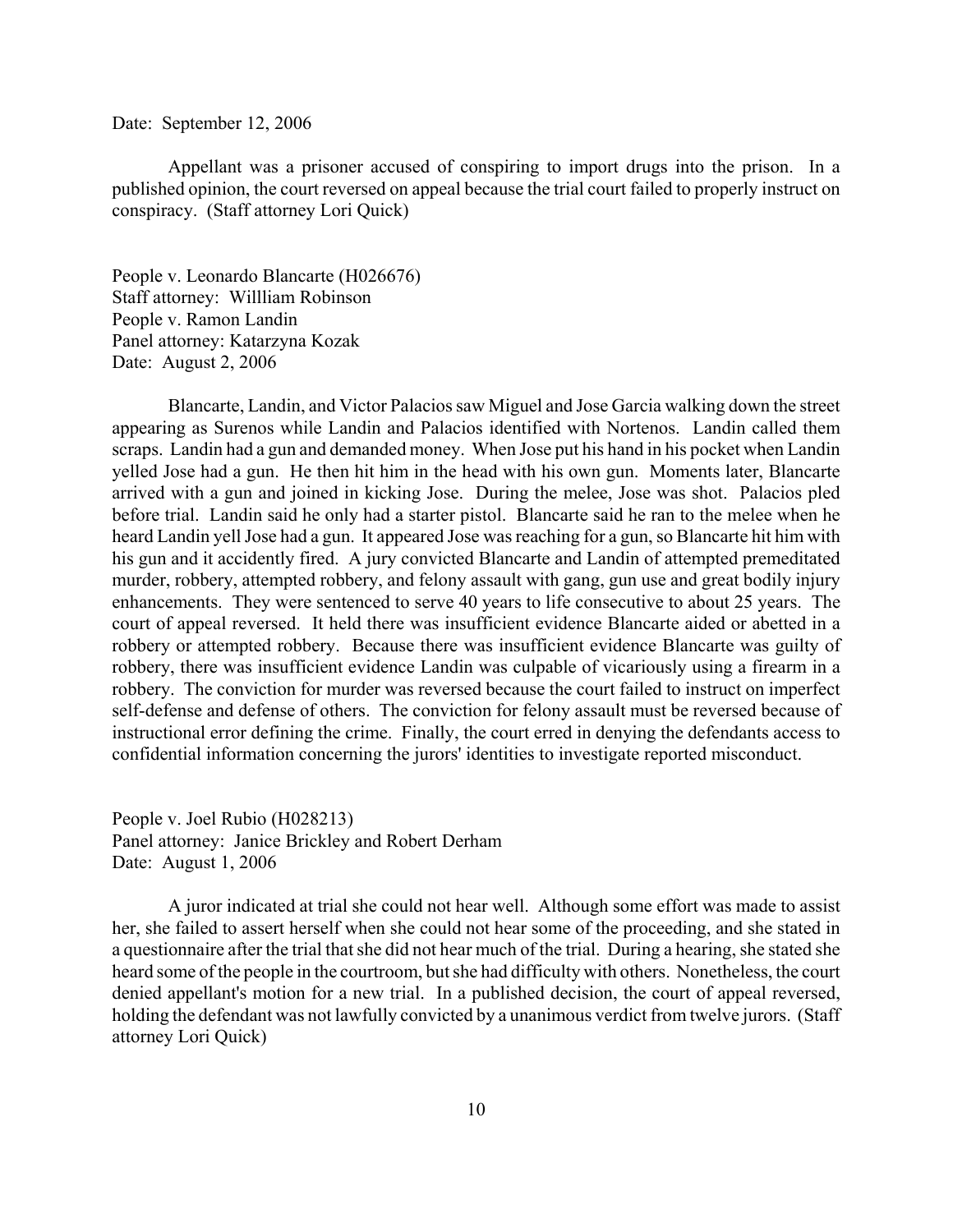People v. Sergio Ortiz (H028786) Panel attorney: J. Frank McCabe Date: August 1, 2006

The court of appeal reversed the conviction for one of the counts because appellant was not permitted to cross-examine one of the prosecution witnesses about a prior theft and past lies. (Staff attorney Dallas Sacher)

People v. Aranda (H028745) Panel attorney: Richard Boire Date: July 26, 2006

Appellant was accused of failing to register. He said he suffered a stroke and could not remember to register, so there was no willful failure to register. He requested that the court appoint an expert who could review his medical records and assist in any viable medical defense, but the court denied the request. The court also excluded the medical records at trial. The prosecution stressed at trial the lack of corroboration of his medical condition and the lack of evidence that his alleged medical condition could have affected his memory. After the jury found him guilty, he was sentenced to serve life in prison. The court of appeal reversed, finding the court should have provided the expert. (Staff attorney William Robinson)

People v. Rubi Garcia (H028474) Panel Attorney: Larry Gibbs Date: July 6, 2006

Appellant was convicted of first degree murder. The court of appeal reversed because of the trial court's failure to sever the trial from the codefendant who was allowed to introduce gang evidence and expert testimony to argue that it was appellant rather than he who fired the gun. (Staff attorney Dallas Sacher)

People v. Gary Bergman (H028517) Panel attorney: David Martin Date: June 22, 2006

Appellant was convicted of grand theft and placed on probation in 1994 for five years with the condition that he pay more than \$100,000 in victim restitution. In 1999, his probation was revoked and reinstated with the term of probation extended five years to permit him to continue paying victim restitution, though there was never a finding he willfully violated the terms of probation. The court revoked probation in 2005 because money was still owing. Appellant was remanded, and although he eventually paid all of the restitution, he was sentenced to prison. The court of appeal held that since there was never a willful violation of probation, the trial court lacked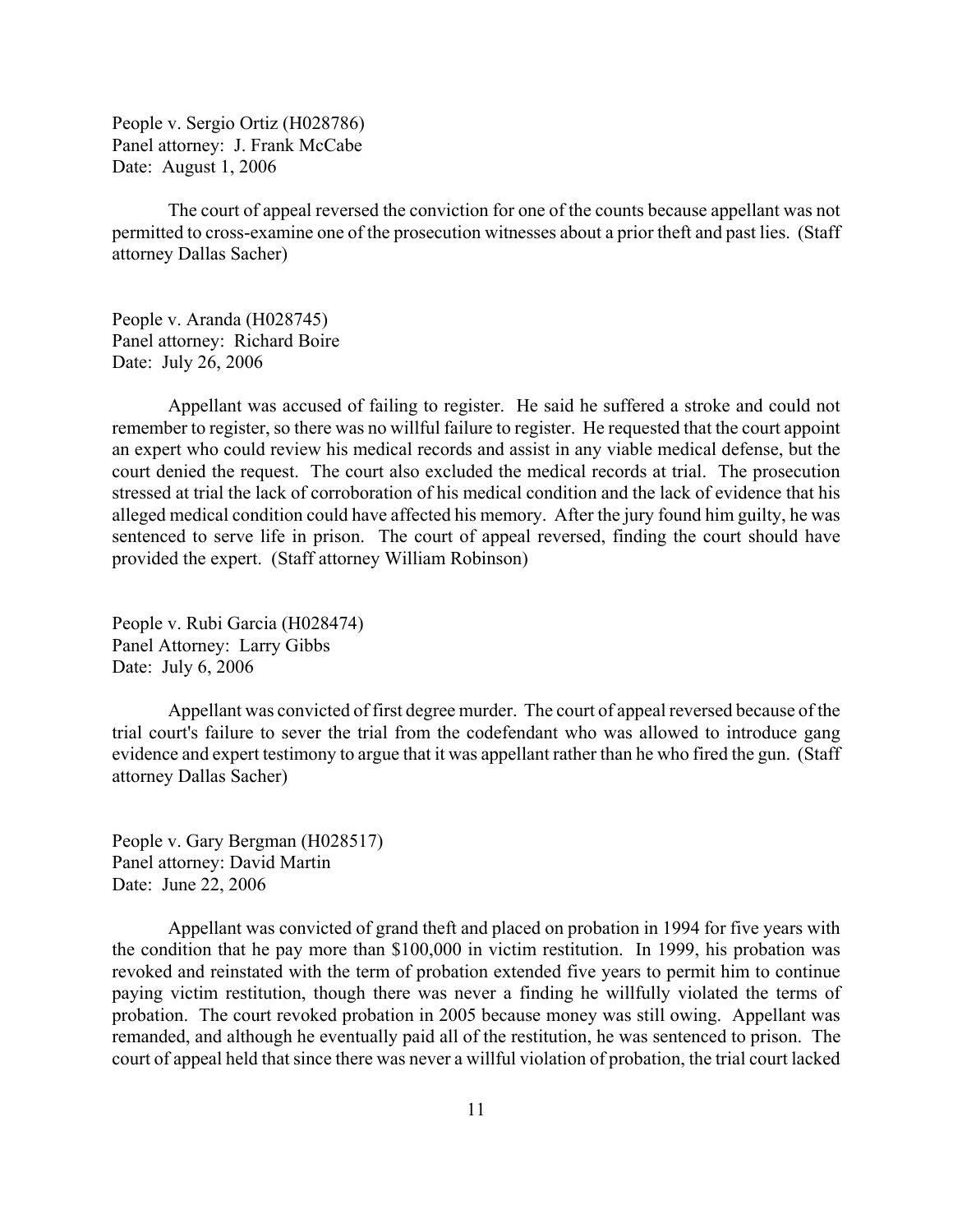the authority in 1999 to extend it beyond its statutory maximum period of time. Thus, the court did not have jurisdiction to revoke probation in 2005. (Staff attorney Dallas Sacher)

People v. Dariel Shazier (H028674) Panel attorney: Alex Green Date: May 8, 2006

The court of appeal reversed an SVP commitment in a published decision based on prosecutorial misconduct. The court granted two in limine motions to exclude from the jury the result of a jury's finding to that the petition was true. The prosecution argued in closing argument that it is not supposed to consider what would happen if it returned a verdict, but do not become sympathetic for the defendant because of his description of the treatment received at Atascadero State Hospital. The court agreed the argument was a calculated effort to tell the jury that appellant would benefit from a finding that the petition was true. (Dallas Sacher)

People v. Nasir Mohamud (H028773) Panel attorney: William Mount Date: April 10, 2006

Appellant was placed on three years probation on December 10, 1996 on condition that he serve some time in jail and report to the probation officer within three days of his release, among other things. When his jail sentence was over in 1997, he was deported. His probation was summarily revoked on February 5, 1998 on the allegation that he was released to the Immigration Services and deported. On December 26, 2004, he was arrested in San Jose, and it was later alleged he violated the conditions of probation by failing to contact the probation officer, failing to do a drug program, and failure to pay fines and fees. After a contested hearing, the court found him in violation and sentenced him to prison. The court of appeal reversed. His deportation was not grounds for revoking probation because it was an involuntary act. Besides, this was not the grounds the trial court eventually relied on. Since the grounds for revoking his probation was invalid, and probation otherwise terminated before the new allegations were filed, the court lacked jurisdiction to revoke probation. (Staff attorney Dallas Sacher)

In re Fernando R. (H028851) Staff attorney: Paul Couenhoven Date: March 1, 2006

In a published decision, the court of appeal held that statements provided by witnesses to officers at the crime scene were testimonial and should not have been admitted under *Crawford v. Washington*.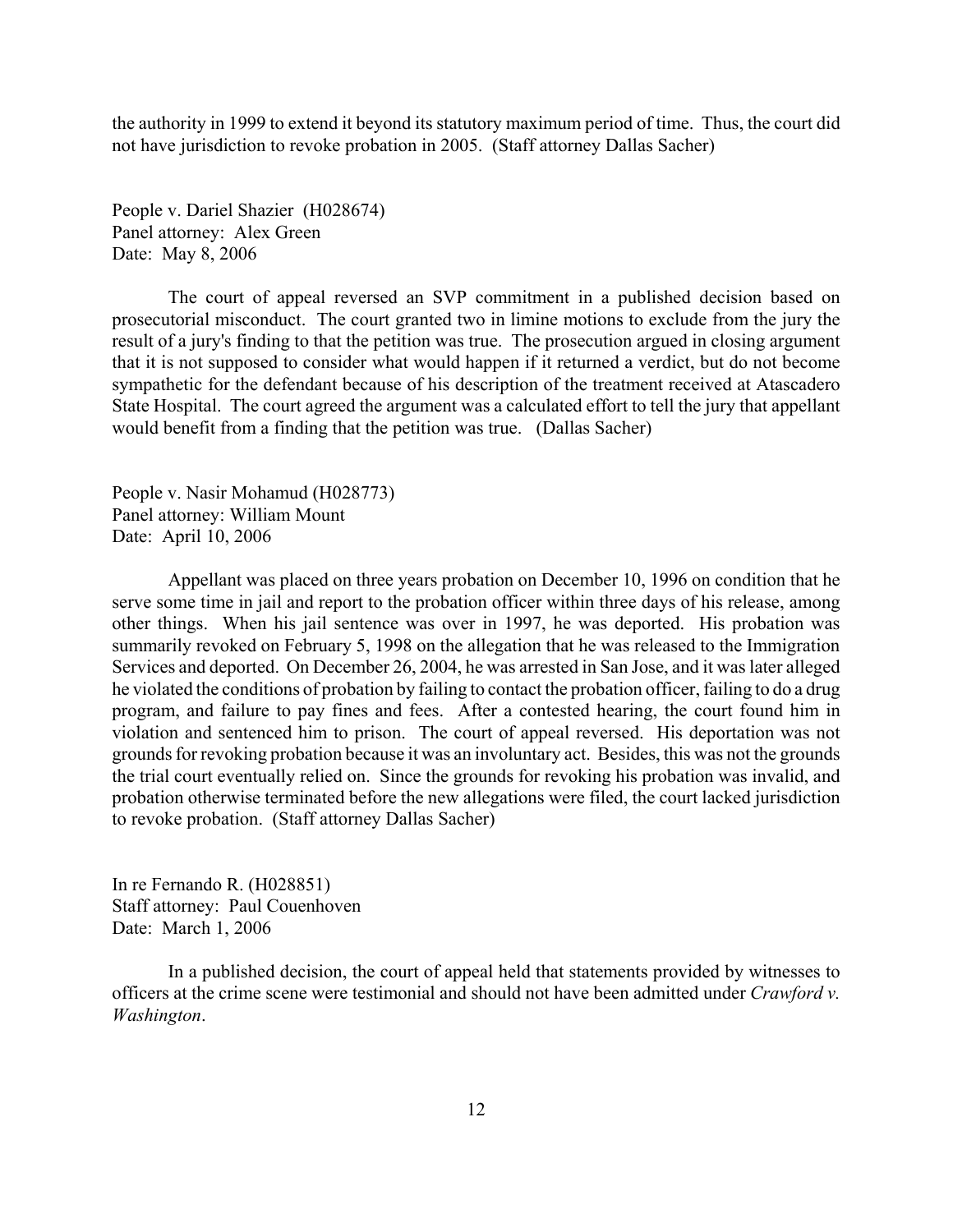<span id="page-12-0"></span>People v. Lavern Sykes (H027398) Panel attorney: Jeffrey Schafer Date: February 23, 2006

After jury trial, appellant was committed under the SVP Act. On appeal, he complained the instruction on reasonable doubt was weakened when the judge used every day events as examples. The court of appeal agreed that under settled law reversal was required. (Staff attorney Lori Quick)

People v. Jose Martinez (H028606) Staff attorney: Lori Quick Date: February 9, 2006

The court placed appellant on probation. In 2004, appellant's probation was summarily revoked. He denied the violation of probation, and the court sentenced him to prison. The court of appeal held the revocation of probation without a hearing or admission violated due process.

People v. Sean Allen (H027835) Staff attorney: Michael Kresser Date: February 6, 2006

Appellant was committed as a mentally disabled offender (MDO). After his commitment ended, the district attorney's office filed a petition to extend the commitment. The court of appeal held in a published decision that the superior court lacked jurisdiction to extend a commitment that had already expired.

People v. Anthony Roberts (H028135) Panel attorney: Mark Greenberg Date: January 20, 2006

After a trial, appellant was sentenced under the Three Strikes Law. One of the alleged strikes was a prior conviction in New York for robbery which was proven simply by evidence of the plea and the indictment. Since New York law did not recognize claim of right as a defense, its definition of robbery was broader than it is in California. The court of appeal reversed the finding and remanded the matter for a new trial on the prior conviction. (Staff attorney Vicki Firstman)

## **SENTENCING**

People v. Jose Trevino (H029308) Panel attorney: Walter Pyle Date: December 29, 2006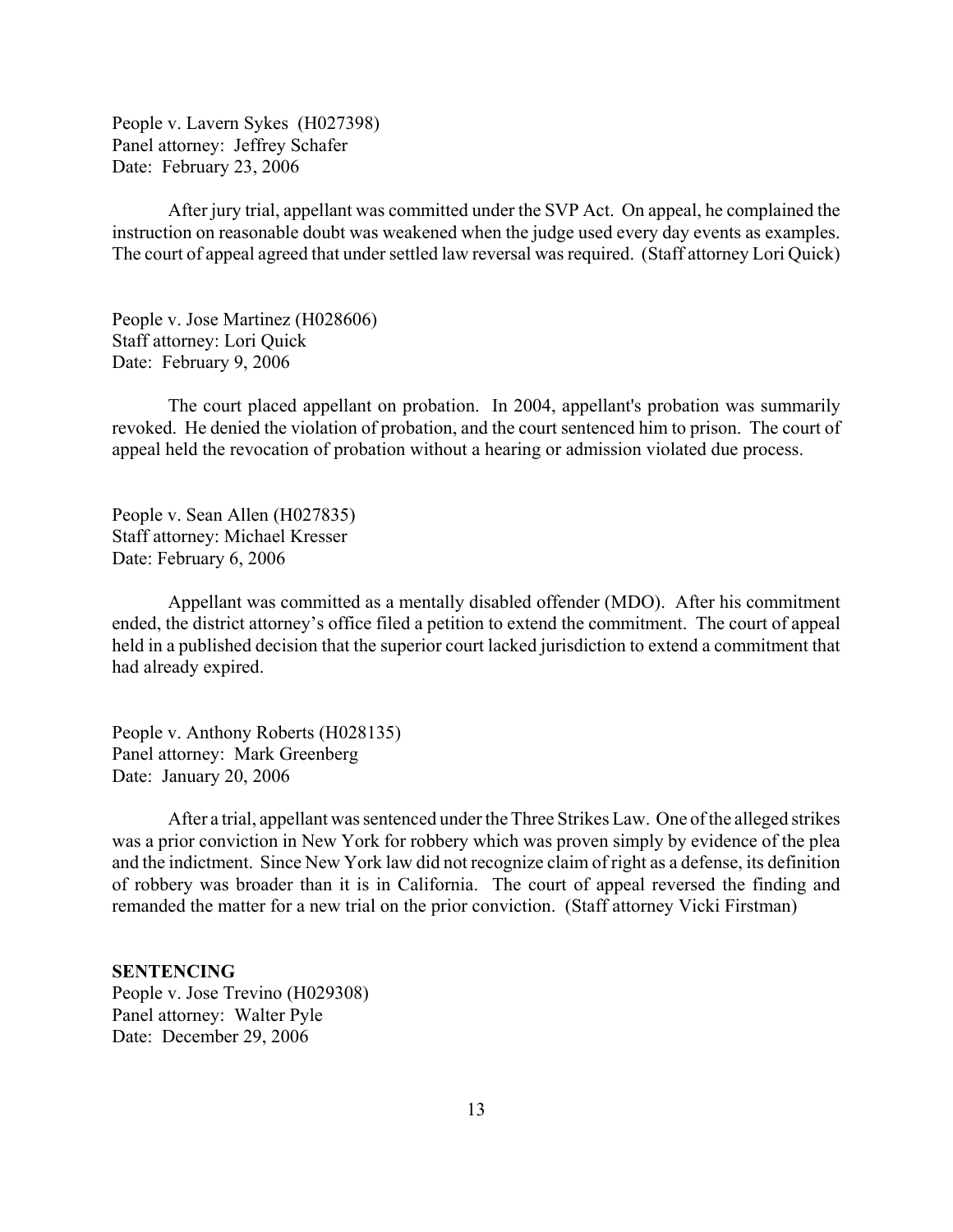Appellant was convicted of violent felonies occurring between 1988 and 1992. The court limited his conduct credits to 15 percent of his presentence credits. The court of appeal decided this was error because Penal Code section 2933.1 was enacted in 1994 and could not retroactively reduce conduct credits. (Staff attorney Lori Quick)

People v. Rito Avila (H029671) Panel attorney: Douglas Kane Date: December 20, 2006

Appellant was convicted of two counts of assault with a deadly weapon and two felony counts of false imprisonment involving two different victims. The court of appeal agreed that one of the false imprisonment counts should have been stayed pursuant to Penal Code section 654. As a result, the trial court incorrectly calculated the amount of the restitution and restitution fines. (Staff attorney Dallas Sacher)

People v. Andrew Johnson (H029362) Panel attorney: Syda Kofosky Date: December 19, 2006

Appellant was sentenced to prison and ordered to pay \$500 in attorney fees. The court of appeal agreed there was insufficient evidence of an ability to pay. (Staff attorney Paul Couenhoven)

People v. Eddie Streeter (H029619) Panel attorney: Carlo Andreani Date: December 15, 2006

Appellant was convicted of various crimes, including dissuading a witness. After a successful appeal on the sentence, the matter was remanded for a new sentencing hearing which resulted in this appeal. Among other things, the trial court imposed a restraining order under Penal Code section 136.2, subdivision (a)(4). However, this provision applies only while the prosecution is pending. Consequently, the criminal court's restraining order was vacated. Finally, the court of appeal ordered that appellant receive presentence conduct credits for the time after the remand but before the new sentencing date. (Staff attorney William Robinson)

People v. Edgar Ayala (H029822) Staff attorney: Lori Quick Date: December 11, 2006

Appellant was placed on probation and assessed a \$200 restitution fine. When his probation was revoked, the court imposed a new \$800 restitution fine. Because the new restitution fine was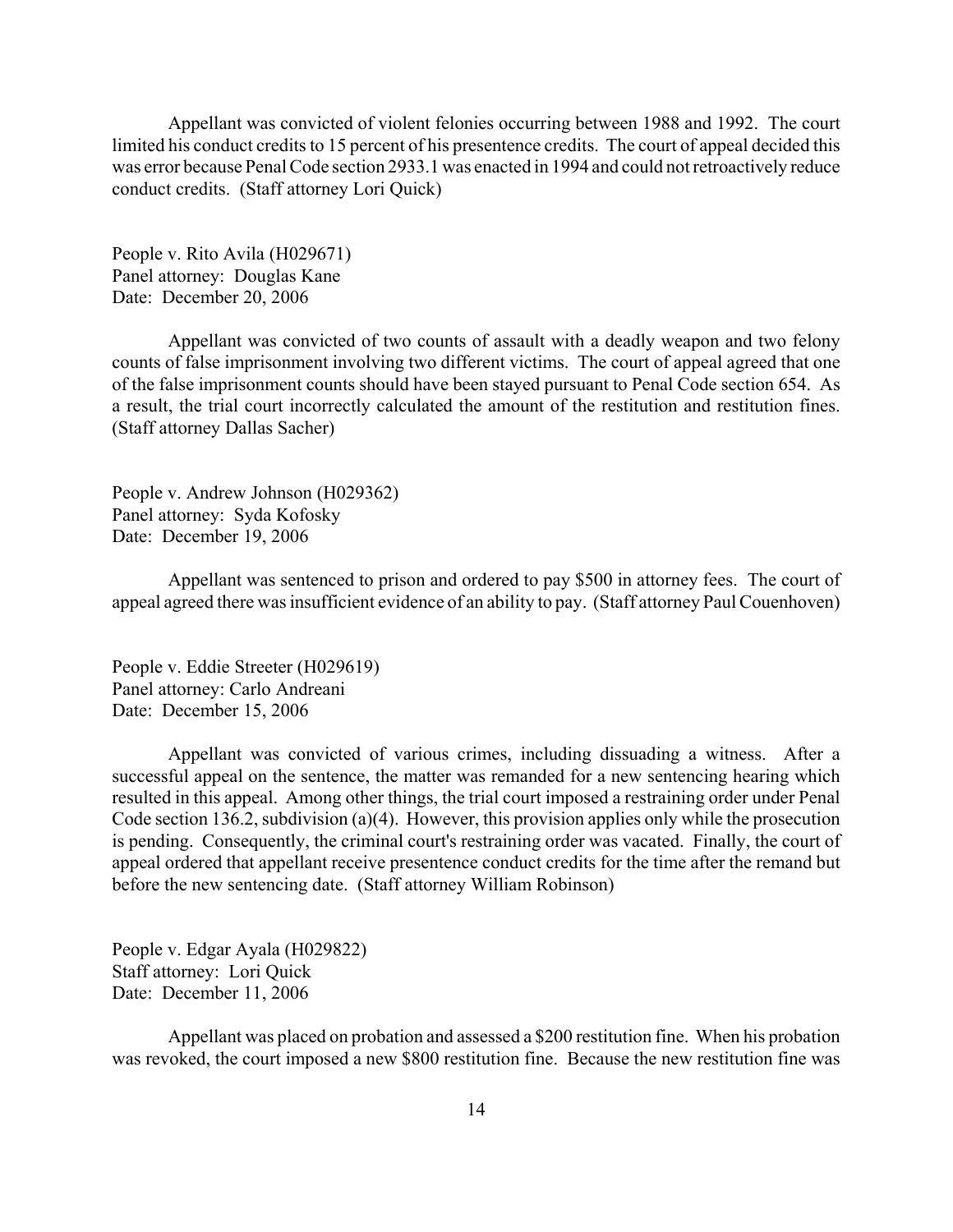unauthorized, it was reduced to the original \$200.

People v. Jorge Ayala (H029727) Staff attorney: William Robinson Date: December 11, 2006

Appellant was arrested for a crime in Santa Clara County and then was released on bail. He failed to appear for court, and he was subsequently arrested for a new crime in Merced County. In Merced County, he sought to be released on bail but the hold out of Santa Clara County prevented this. He subsequently pled in Merced County for a two years sentence. He was then transported to Santa Clara County where he was convicted. By the time he was sentenced, he had finished his sentence Merced County sentence. The court of appeal agreed that appellant was entitled to presentence credits for the time he spent in the Merced County Jail. It held that because appellant sought a release on bail in Merced County, he would have been released but for the Santa Clara County hold. Thus, under Penal Code section 2900.5, he was entitled to presentence credits. Although he would not receive presentence credits if he received a consecutive sentence, he did not. By the time he was sentenced in Santa Clara County, the Merced County sentence was over.

People v. Judy Spotswood (H030118) Panel attorney: Rudy Kraft Date: December 11, 2006

The court of appeal agreed that a probation supervision fee cannot be a condition of probation. (Staff attorney Lori Quick)

People v. Jerry Patlan (H029723) Panel attorney: Gary Crooks Date: November 30, 2006

Patlan's conviction was reversed in a previous appeal. On remand, he pled no contest to certain charges. The trial court increased his restitution fine from \$200 to \$1800. The court of appeal agreed this amounted to increasing punishment after appeal, which is prohibited under state law. Further, appellant was entitled to an additional18 days of conduct credits. (Staff attorney Jonathan Grossman)

People v. Timothy Miller (H029672) Staff attorney: Lori Quick Date: November 28, 2006

At sentencing, the court stated that it was required to impose the upper term in order for it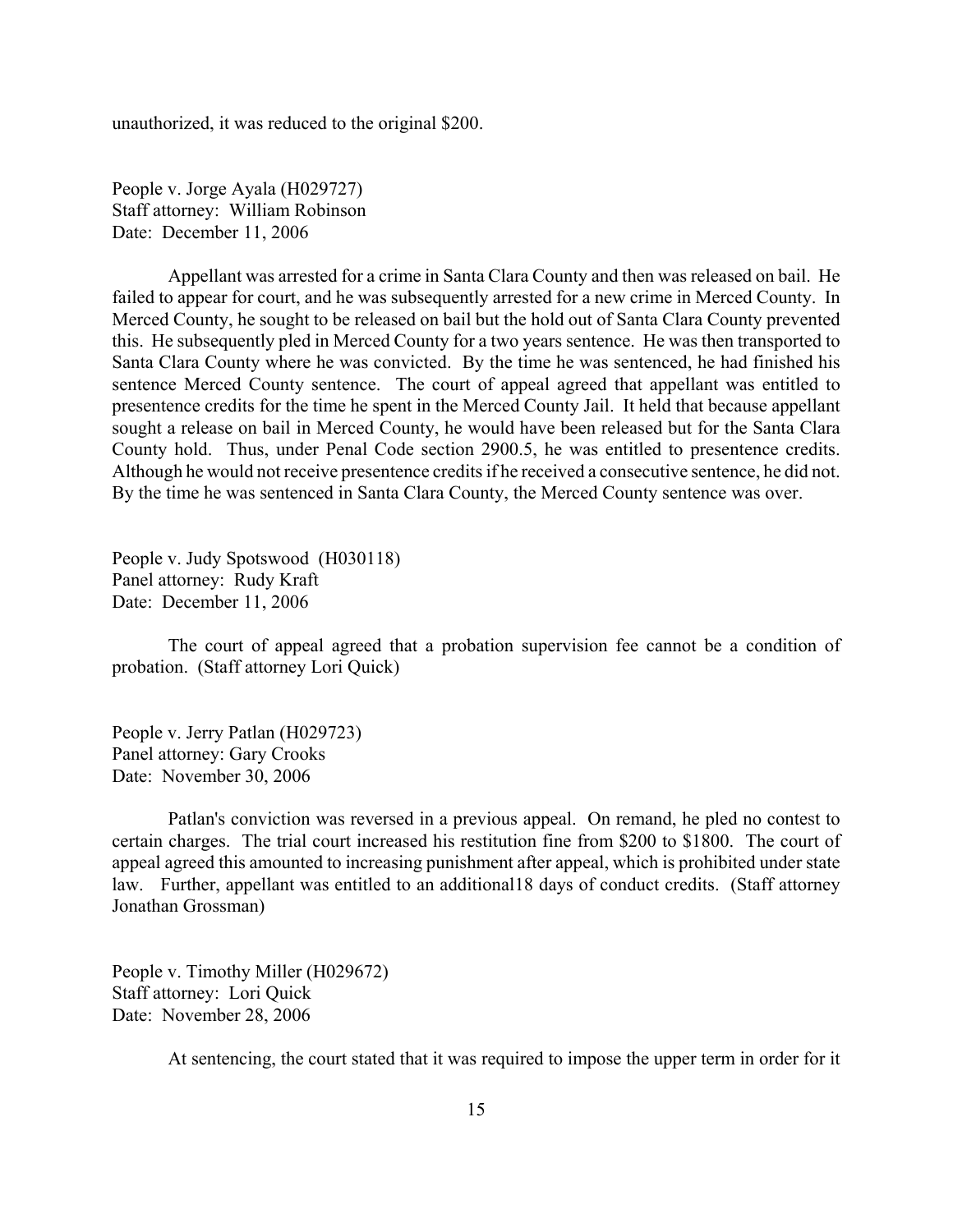to be the principal term. In a published decision, the court of appeal reversed because the trial court was mistaken about the scope of its discretion.

People v. Frank Soto (H029486) Staff attorney: Michael Kresser Date: November 17, 2006

Appellant was convicted of transporting methamphetamine in count one, possessing methamphetamine in count two, using a false compartment in a car for drugs in count three, and possessing a firearm in count four. He was also convicted for a second event: transporting methamphetamine in count five, possessing it for sale in count six, and using a false compartment in count seven. The court of appeal agreed that using a false compartment was the same act as possessing meth for sale and transporting it. Therefore, counts three, five, and six must be stayed, reducing appellant's sentence by 16 months.

People v. Tom Perruso (H028232) Panel attorney: Jill Kent Date: November 14, 2006

The probation office recommended a 14 year sentence and a restitution fine of \$2800. The court decided to sentence appellant to 10 years and imposed a restitution fine according to the formula under Penal Code section 1202.4. However, it set the amount at \$2800. The court of appeal reduced the restitution fine to \$2000. (Staff attorney Jonathan Grossman)

People v. Molea (H028577) Panel attorney: Gordon Brownell Date: November 2, 2006

Appellant was convicted of violent crimes occurring in 1993-1996. Although conduct credits would be limited to 15 percent of the sentence had the crimes occurred after 1994, it was not clear this was the case. Consequently, the court of appeal held the defendant was entitled to full conduct credits. (Staff attorney Vicki Firstman)

People v. Juan Pimental (H029533) Staff attorney: William Robinson Date: September 28, 2006

Appellant was placed on probation and assessed a \$200 restitution fine. When probation was later revoked, the court imposed a \$3000 restitution fine. The court of appeal decided that once the amount of the restitution fine is set, it cannot be changed upon a subsequent revocation of probation.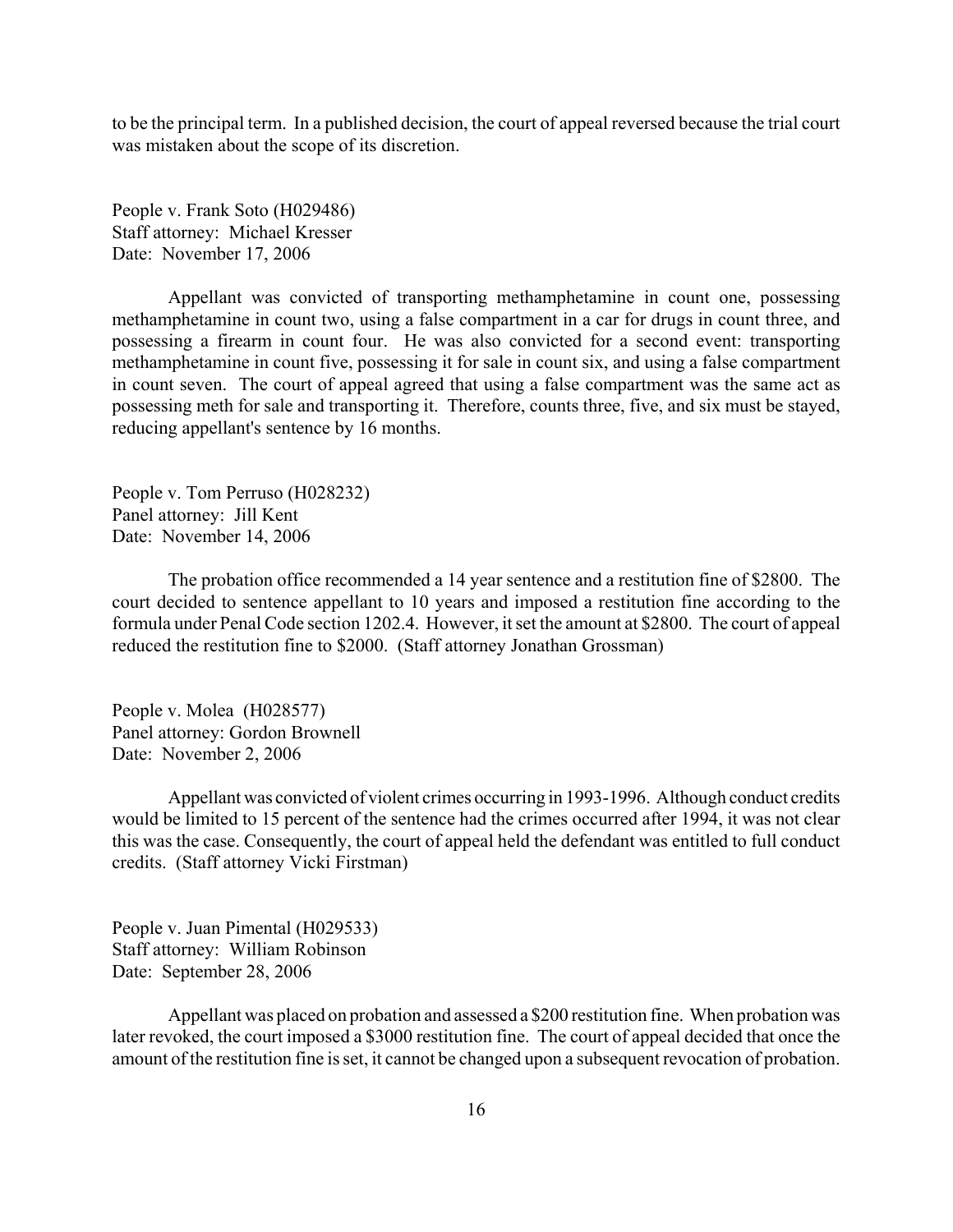The amount was reduced to the original \$200. Further, appellant was entitled to additional presentence credits. The court held that appellant did not waive his presentence credits at an earlier violation of probation hearing and that the time in custody was attributed to this case, not on another case that was later dismissed.

People v. Ceferino Curenio (H029398) Staff attorney: Vicki Firstman Date: August 30, 2006

There was insufficient evidence appellant had the ability to pay attorney fees, as ordered by the superior court.

People v. Walter Johnson (H029216) Panel attorney: William Mount Date: August 21, 2006

Appellant was convicted of carjacking and attempted robbery. The court of appeal agreed that the conviction for attempted robbery must be stayed pursuant to Penal Code section 654. Also, the trial court imposed a \$10 fine plus penalty assessments. The minute order states there were \$22.50 in penalty assessments. The matter was remanded to the trial court to explain the proper amount of the penalty assessments. (Staff attorney Lori Quick)

People v. Craig Stuller Panel attorney: Frederick Schnider Date: August 18, 2006

Appellant was convicted of burglary, attempted robbery, two counts of grand theft, and battery when he entered a building, took some items, and tried to take another item when he was confronted by a third victim. The court of appeal agreed he could be convicted of only one count of grand theft from a single episode. (Staff attorney Dallas Sacher)

People v. David Gonzalez (H029020) Panel attorney: Carlo Andreani Date: August 11, 2006

The sentence was reduced by eight months because the trial court imposed a full consecutive term for an enhancement to a subordinate term. The court of appeal also argued that a concurrent term be stayed pursuant to Penal Code section 654, stating that the Attorney General's theory for why section 654 did not apply contradicted the prosecution's theory at trial. (Staff attorney Vicki Firstman)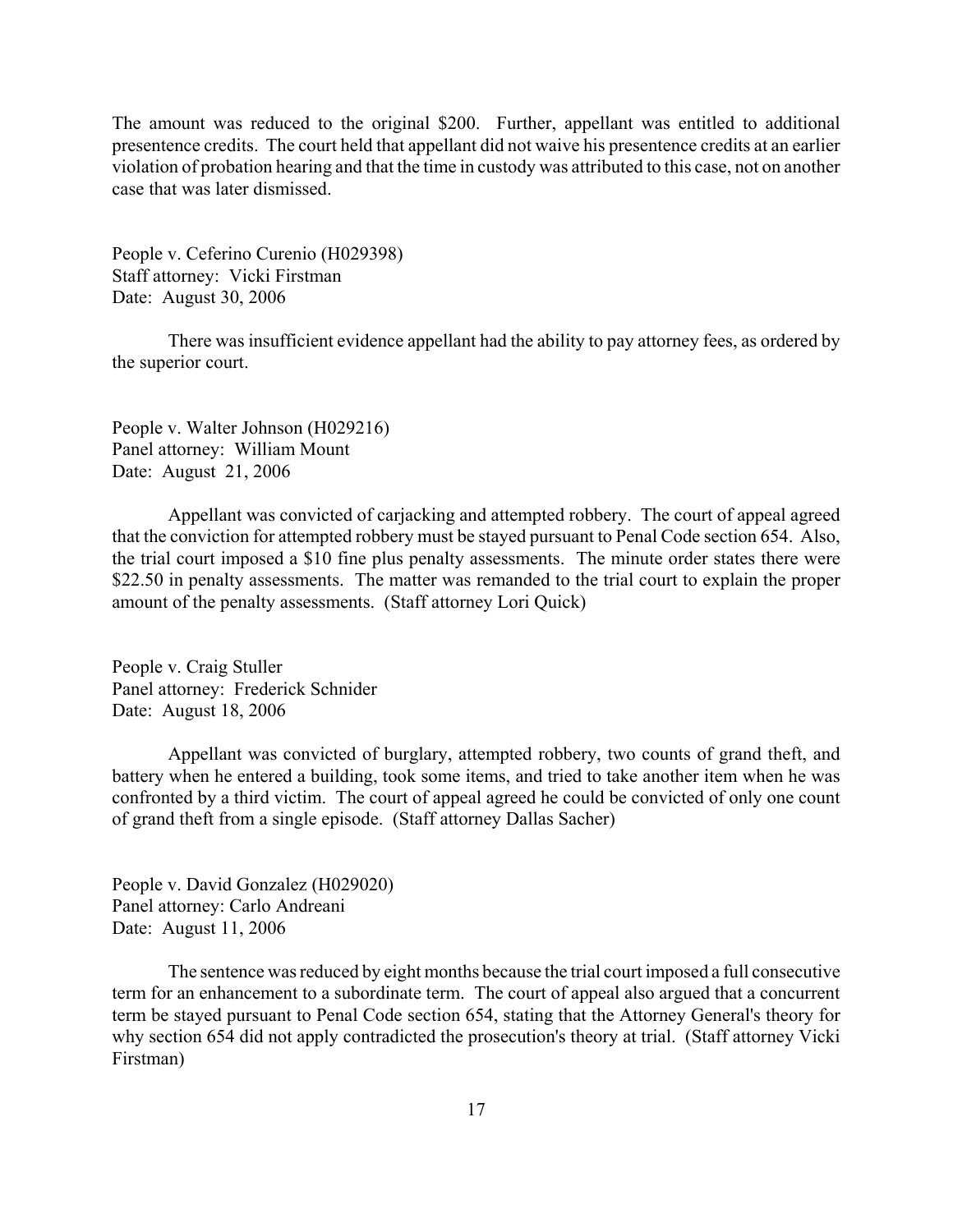People v. Morris Foster (H028837) Panel attorney: Rudolph Kraft Date: August 2, 2006

Appellant was convicted of transporting narcotics and also suffered a parole revocation which was based on the facts related to the new offense, failing to follow reporting instructions, and frequenting areas of drug-related activity. The probation officer reported appellant was not entitled to presentence credits because the parole revocation was not based solely on the new offense. Appellant objected, stating it was not clear what failing to follow reporting instructions were. The court refused to hold an evidentiary hearing, in part because appellant had the right to pursue administrative appeals. In a published decision, the court of appeal reversed. Since administrative appeals were eliminated for parole revocations, the court had a duty to resolve the dispute. (Staff attorney Dallas Sacher)

In re Joel B. (H029277) Staff attorney: Lori Quick Date: July 27, 2006

Appellant was found to have assaulted another. As a condition of probation, he was told to stay away from the victim and his family. The court of appeal agreed that the probation condition was unconstitutionally vague for not requiring knowledge.

People v. Eric Brown (H029220) Panel attorney: Emry Allen Date: July 27, 2006

Appellant was placed on probation on condition that he not associate with people who traffic drugs or who are on probation or parole. The court of appeal modified the conditions of probation to require knowledge. (Staff attorney Dallas Sacher)

People v. Jose Audon (H028287) Panel attorney: Danalynn Pritz Date: July 11, 2006

The court of appeal agreed there was insufficient evidence appellant had the ability to pay attorney fees. (Staff attorney William Robinson)

In re Kashif H. (H029585) Panel Attorney: R. Charles Johnson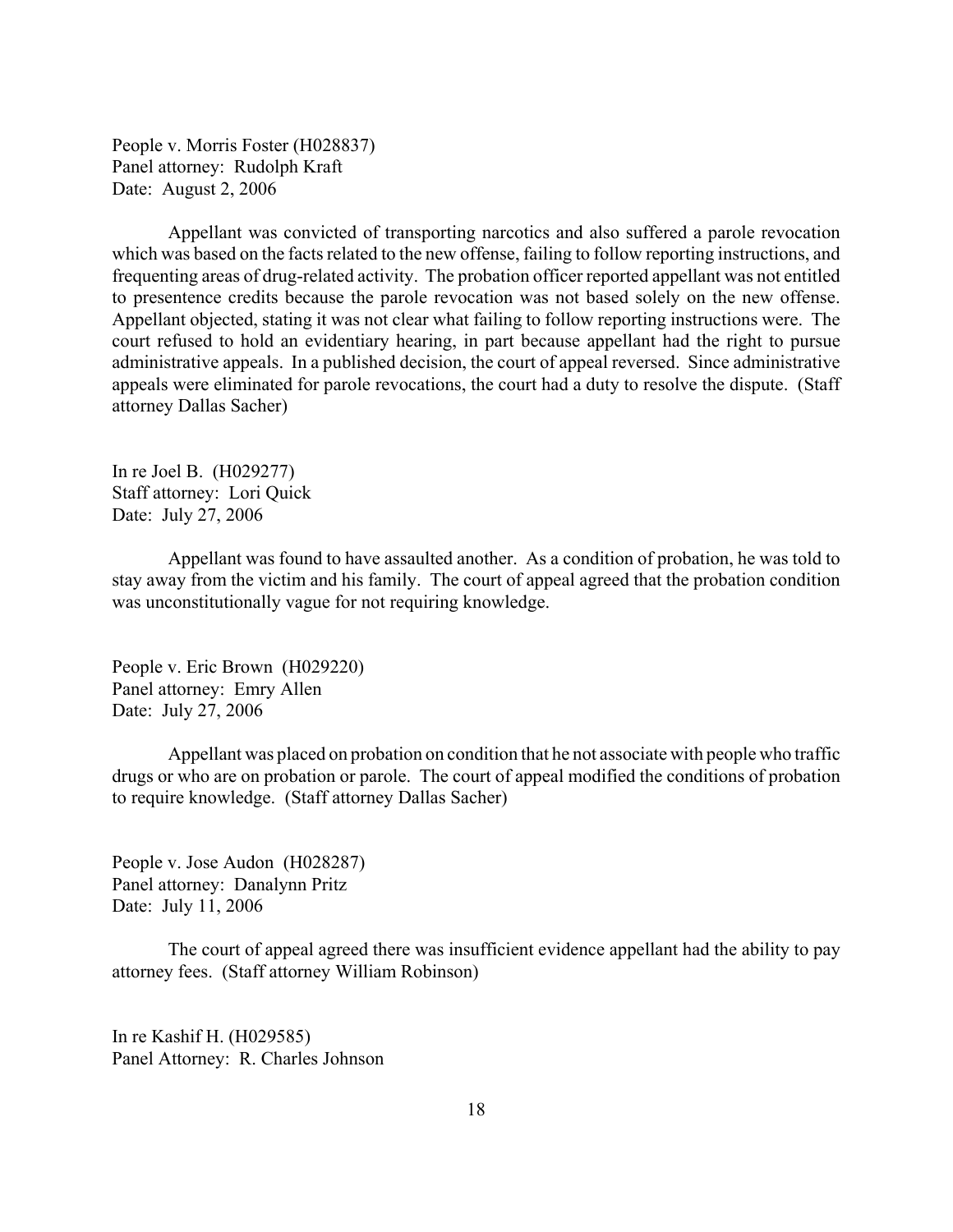Date: July 10, 2006

Appellant was placed on probation and ordered, among other things, to pay a \$125 fine pursuant to Welfare and Institutions Code section 730.5. However, the statute requires a finding of an ability to pay. The court of appeal agreed there was insufficient evidence for such a finding. (Staff attorney Michael Kresser)

People v. Leon Jordan (H029487) Panel attorney: John Schuck Date: July 11, 2006

Appellant agreed to waive his right to a jury trial with the agreement that he would serve no more than 15 years in prison. After a court trial, he was found guilty of the charges. To arrive at a 15 year sentence, the trial court dismissed a five year prior. In a published decision, the court of appeal held that appellant could contend that dismissal of the five year prior constituted an illegal sentence and that this challenge did not contest the validity of any plea. The matter was remanded for a new sentencing hearing. (Staff attorney Lori Quick)

People v. John Ryan (H028126) Panel attorney: Gayathri Murthy Date: June 19, 2006

The court of appeal agreed to strike the award for attorney fees because there was insufficient evidence that appellant, sentenced to prison, had the ability to pay. It also agreed that a concurrent sentence should have been stayed under Penal Code section 654. (Staff attorney Dallas Sacher)

In re Matthew S. (H029465) Staff attorney: Lori Quick Date: June 13, 2006

Although the court ordered victim restitution to a certain victim, the minute order listed additional restitution to second victim as well. The court of appeal ruled the addition in the minute order was not valid and ordered it be stricken.

People v. Minh Bui (H028395) Panel attorney: Tara Morrissey Date: June 12, 2006

There was insufficient evidence for the assessment of attorney fees when the appellant was sentenced to prison. Further, the criminal lab fees of \$300 and \$100 must be reduced to a total of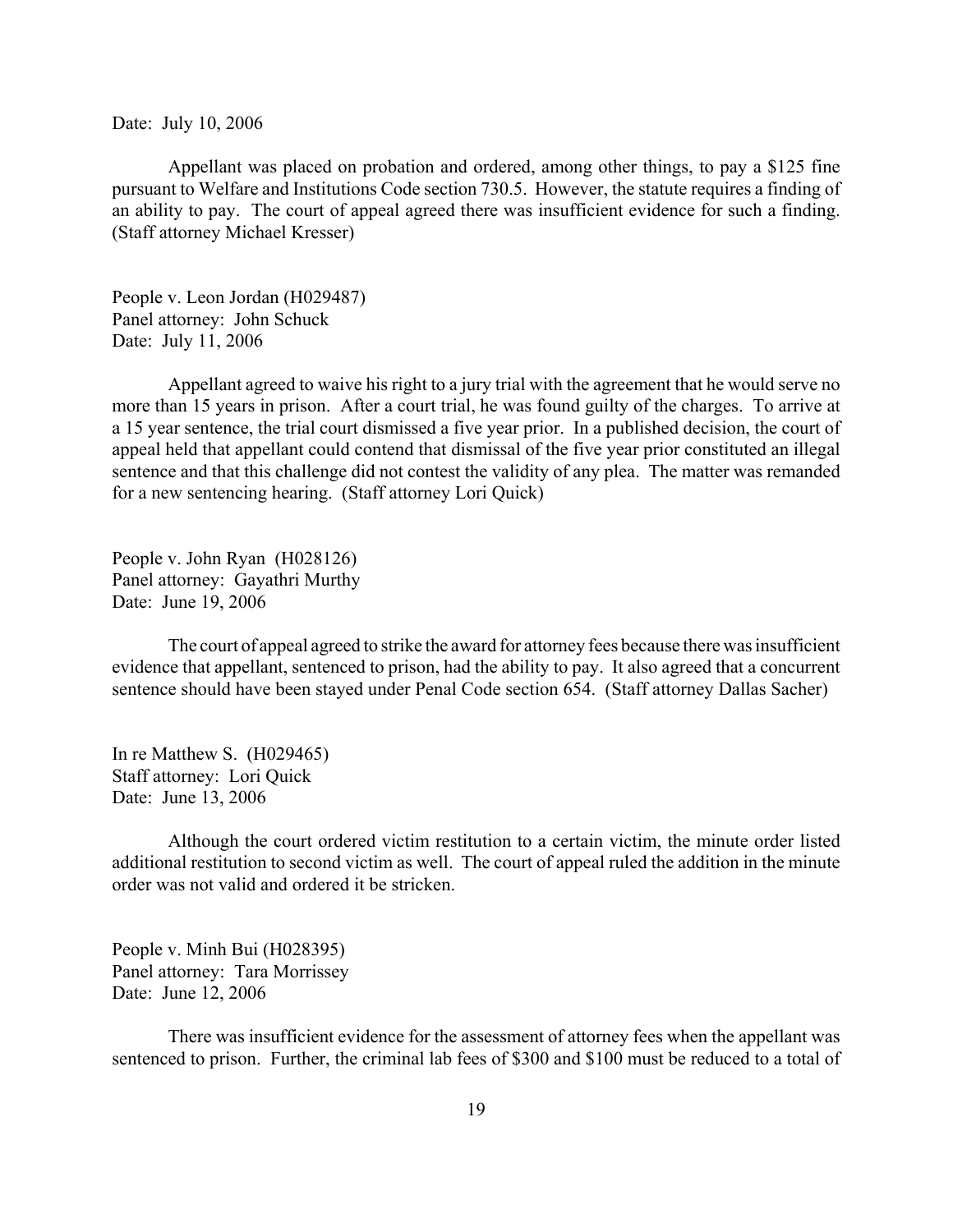\$50. A lab fee of \$300 for a conviction is unauthorized since the statute permits only \$50 per conviction. Although there were two drug convictions, the punishment for one of them was stayed pursuant to Penal Code section 654. Since the lab fee constitutes punishment, the total lab fee must be reduced to \$50. (Staff attorney Paul Couenhoven)

People v. Martha Castro (H029050) Panel attorney: Hilda Scheib Date: May 30, 2006

The superior court found appellant was in violation of her probation and reinstated probation on condition that she pay attorney fees and probation costs. The court of appeal held there was insufficient evidence of an ability to pay and the costs could not be made a condition of probation. (Staff attorney Jonathan Grossman)

In re David S. (H029262) Panel attorney: Laura Pedicini Date: May 24, 2006

The court of appeal modified a condition of probation to stay away from gang members to require knowledge. (Staff attorney Michael Kresser)

People v. Antonio Coronado (H028110) Panel attorney: Alan Stern Date: May 23, 2006

The court of appeal agreed to stay the punishment that had been imposed consecutively. (Staff attorney Jonathan Grossman)

People v. Frank Neal (H028822) Staff attorney: Paul Couenhoven Date: May 19, 2006

Appellant was convicted of unlawful intercourse and oral copulation with a 16 year-old. The court believed it was compelled to order him to register for the oral copulation conviction. In light of the decision in People v. Hofsheier (2006) 37 Cal.4th 1185, the court of appeal remanded the matter for a new sentencing hearing.

People v. Phomphachanh Staff attorney: Jonathan Grossman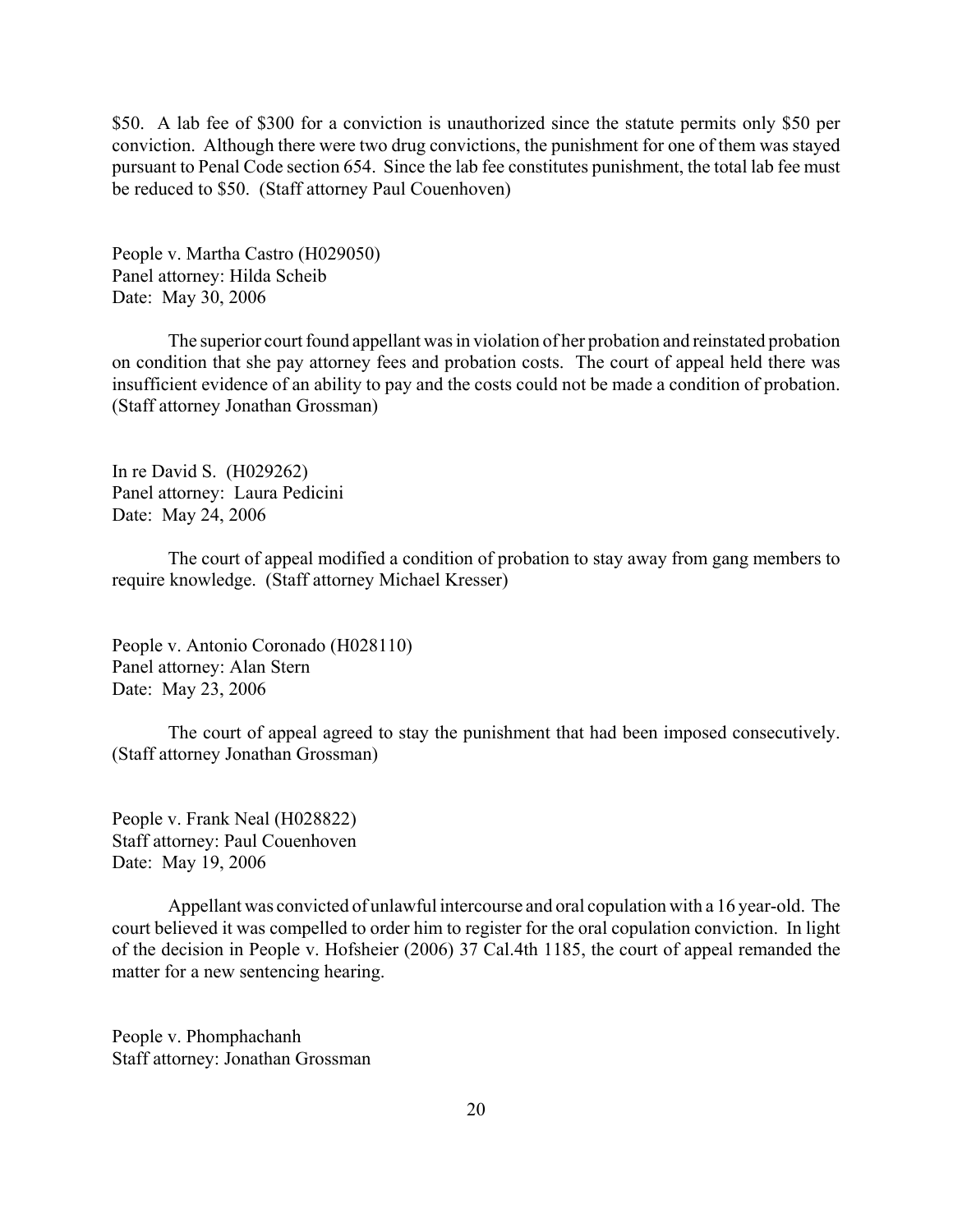Date: May 16, 2006

A jury convicted appellant of commercial burglary and petty theft from the same store. The court imposed a prison sentence for the commercial burglary and 141 days for the petty theft with 141 days credit for time served. The court of appeal agreed that the punishment for the petty theft should have been stayed pursuant to Penal Code section 654 and the presentence credits should have been credited to the prison sentence.

People v. Danian Smith (H028226) Panel attorney: J. Courtney Shevelson Date: May 9, 2006

The court sentenced appellant to serve 25 years to life in prison and set the amount of restitution fine to be \$50,000. The court of appeal reduced the fine to the statutory maximum of \$10,000. (Staff attorney William Robinson)

People v. Juan Gutierrez (H029490) Staff attorney: Jonathan Grossman Date: May 3, 2006

Appellant was convicted of failing to register. The trial court imposed a \$200 fine pursuant to Penal Code section 290.3. That statute provides for a fine for each conviction of an offense described in section 290. The court of appeal agreed that the fine applied only for crimes for which the defendant must register under section 290, not for failing to register itself.

People v. David Thimmes (H028897) Panel attorney: Gloria Cohen Date: April 26, 2006

Appellant was convicted of possessing a small amount of cocaine. He was 52 years old. His prior strike conviction was a violation of Penal Code section 422 in 1999. He threatened his estranged wife when they were divorcing after nearly 20 years of marriage. He had borderline intelligence and schizophrenia which caused him particular difficulties in custody. At the sentencing hearing, appellant requested the court to dismiss the prior strike conviction. The trial court said it was a close call and sentenced him to serve 32 months in prison. The trial court said a determinative factor in denying the motion was that appellant was told in 1999 the consequences of suffering a strike conviction. In fact, in 1999 a violation of section 422 was not a strike. In a published decision, the court of appeal held trial counsel was ineffective for not objecting to this erroneous factor in denying the motion. (Staff attorney Dallas Sacher)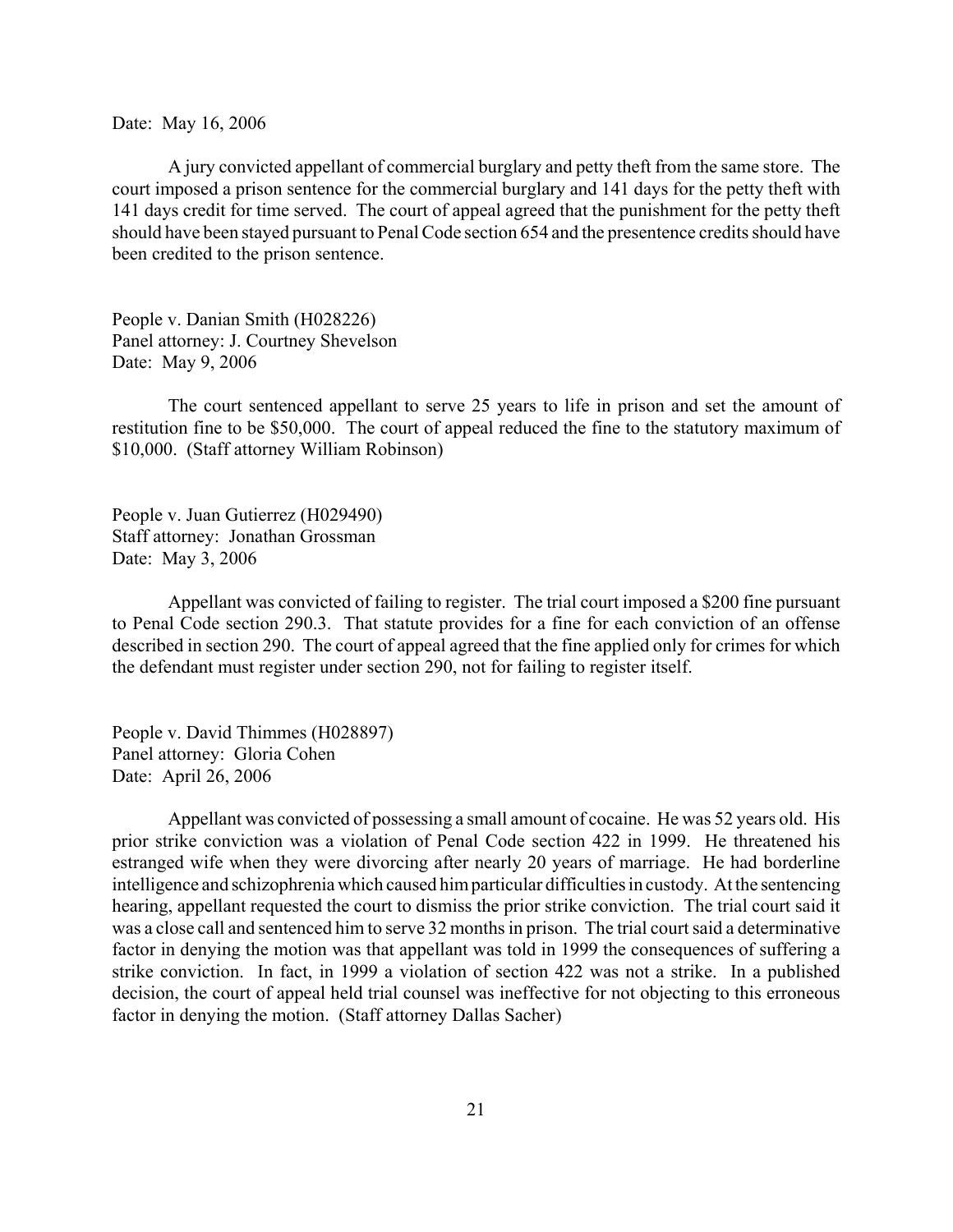People v. Lisa Hernandez (H029033) Panel attorney: Heather McKay Date: April 26, 2006

Appellant was placed on probation and ordered to pay probation supervision fees of \$42 per month. Appellant later admitted a violation of probation for, among other things, not paying the probation supervision fees. The court placed her back on probation and ordered that she now pay \$75 per month in probation supervision fees. The court of appeal reversed the order for increased probation supervision fees, holding the trial court did not comply with the requirements of Penal Code 1203.1b and there was insufficient evidence of an ability to pay. (Staff attorney Dallas Sacher)

People v. Rodney Anderson (H028719) Panel attorney: Erik Babcock Date: April 21, 2006

The trial court erred in not recalculating presentence credits when the case was remanded for a new sentencing hearing. (Staff attorney William Robinson)

People v. Charles Hardick (H028778) Staff attorney: Lori Quick Date: April 14, 2006

Appellant was ordered to pay victim restitution because the victim was acting out in class, resulting in a new school and counseling. The court of appeal reversed the order because the victim had problems before the crime and the trial court failed to ascertain what portion of the counseling expense was attributable to the crime.

People v. Jason Mackins (H029042) Staff attorney: Lori Quick Date: March 24, 2006

The court of appeal agreed that the trial court could not make the court security fee, attorney fee, booking fee, and probation supervision fee conditions of probation.

People v. Jimmy Dodson (H029536) Staff attorney: Lori Quick Date: March 24, 2006

Appellant was sentenced to prison and ordered to pay \$300 in attorney fees. The court of appeal agreed there was insufficient evidence of an ability to pay and held that the correct remedy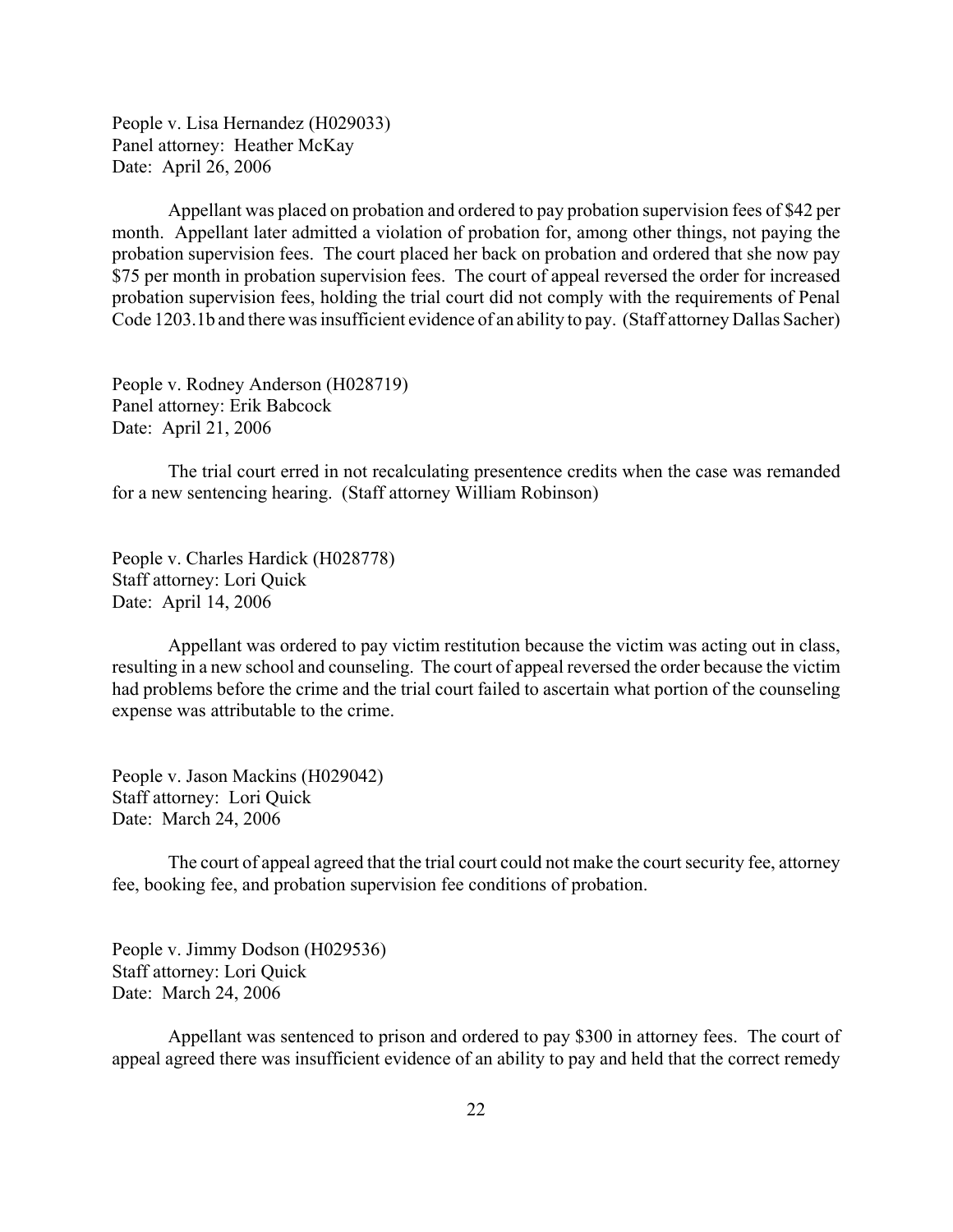is simply to strike the requirement.

In re Steven L. (H028321) Staff attorney: Jonathan Grossman Date: March 24, 2006

The court of appeal remanded the matter for a new dispositional hearing for the juvenile court to exercise its discretion under Welfare and Institutions Code section 731, subdivision (b).

People v. Jesus Assante (H028607) Staff attorney: William Robinson Date: March 24, 2006

The court of appeal agreed there was insufficient evidence for the trial court to order HIV testing.

People v. Gracie Castro (H028924) Panel attorney: Alan Stern Date: March 22, 2006

Appellant pled no contest with the agreement that she serve 2 years 8 months in prison. Although she was advised that the court could impose a restitution fine of up to \$10,000, no amount was part of the plea bargain. The court of appeal disagreed that the \$1200 restitution fine violated the plea bargain, but it did agree there was insufficient evidence she had the ability to pay \$500 in attorney fees. (Staff attorney Dallas Sacher)

People v. David Whitfield (H028526) Panel attorney: Stacy Saetta Date: March 21, 2006

The court held that imposing a probation revocation restitution fine to a crime committed before Penal Code section 1202.44 was enacted violated the ex post facto clause. (Staff attorney Jonathan Grossman)

People v. John York (H028843) Panel attorney: Gordon Scott Date: March 9, 2006

Appellant was convicted of violent felonies committed in 1989 to 1991. The trial court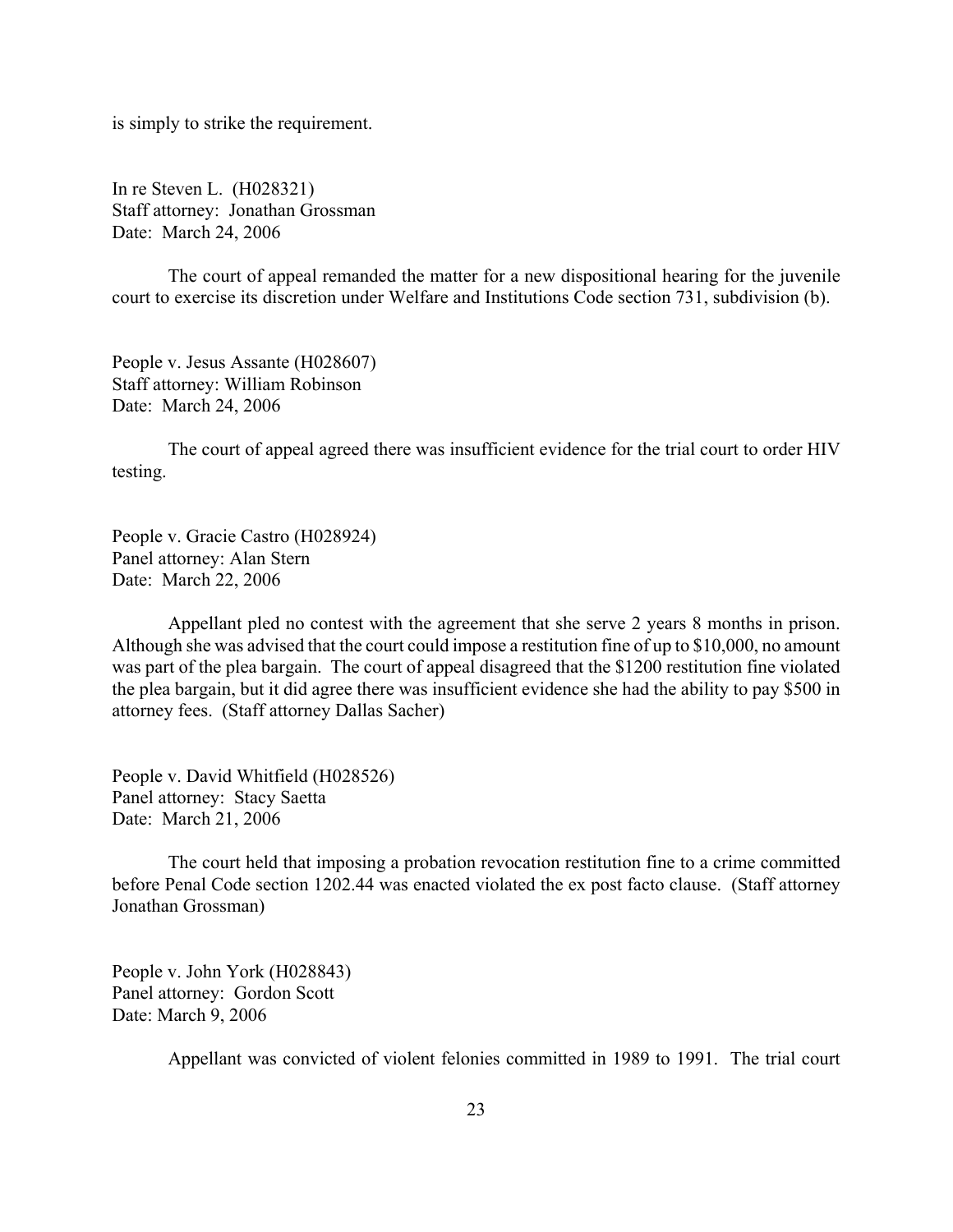limited conduct credits to 15 percent of his sentence. The court of appeal ruled the statute limiting conduct credits to violent felonies, enacted in 1994, could not be applied retroactively. (Staff attorney William Robinson)

People v. Vincent Hofsheier (S124636) Staff attorney: Paul Couenhoven Date: March 6, 2006

Appellant was convicted of statutory oral copulation. Penal Code section 290 required him to register as a sex offender, though the requirement is not mandatory to those who commit statutory rape. The California Supreme Court agreed section 290 violated the equal protection clause as applied because there was no rational basis for requiring all people convicted of statutory oral copulation to register but not all people convicted of statutory rape.

People v. Salvador Corona (H028884) Staff attorney: William Robinson Date: March 2, 2006

Appellant was convicted of four counts. When the court sentenced him to prison, it stayed the punishment of two of the counts pursuant to Penal Code section 654. It set the restitution fine according to the statutory formula of years x counts x \$200. The court of appeal agreed that the fine should not include the counts that were stayed and reduced the fine to \$1200.

In re Daniel M. (H028692) Panel attorney: Jill Fordyce Date: March 1, 2006

The court of appeal agreed that the juvenile court failed to exercise its discretion in determining the maximum period of physical confinement under Welfare and Institutions Code section 731. (Staff attorney Jonathan Grossman)

People v. David Leon (H026042) Panel attorney: Lynda Romero Date: February 24, 2006

In 2002, appellant was convicted of committing a murder in 1983. Although the court of appeal upheld the murder conviction, it agreed that the imposition of restitution fines violated the ex post facto clause. (Staff attorney Dallas Sacher)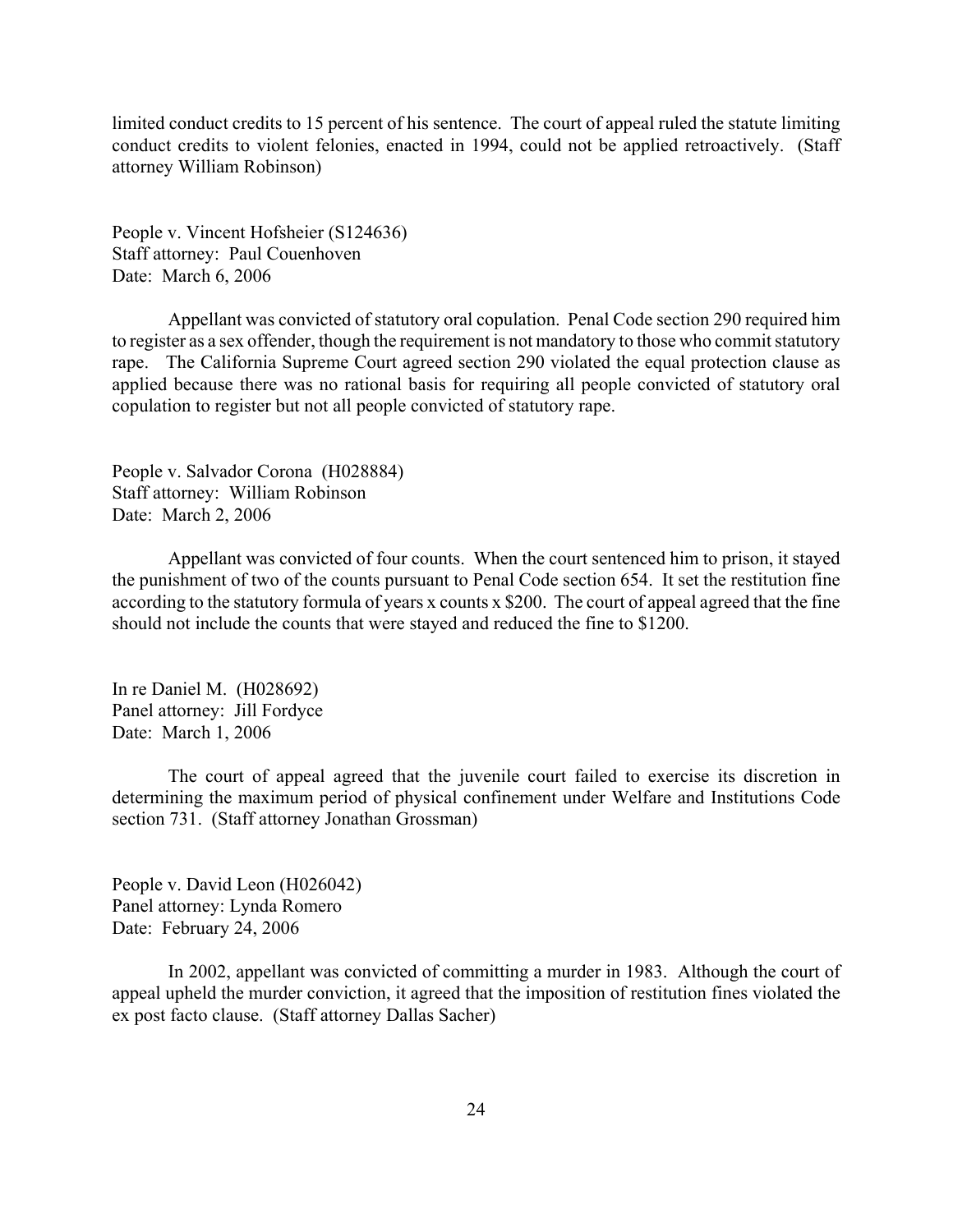People v. Tuyen Le (H028821) Staff attorney: William Robinson Date: February 10, 2006

Appellant was convicted of commercial burglary and robbery of the store. In a published decision, the court of appeal agreed that the punishment for the commercial burglary to steal within the store must be stayed pursuant to Penal Code section 654. It also held that when the trial court uses the statutory formula for assessing the restitution fine pursuant to Penal Code section 1202.4, the trial court could not use a stayed count for assessing the fine. Thus, trial counsel was ineffective for not objecting to the amount of the restitution fine.

People v. Anthony Perez Panel attorney: Mikol Benjacob Date: February 3, 2006

The court held that the \$20 court security fee (Pen. Code,  $\frac{1465.8}{1465.8}$ , subd. (a)(1)) could not be applied retroactively to crimes committed before August 17, 2003. (Staff attorney Lori Quick)

People v. Joe Johnson (H027648) Panel attorney: David Stanley Date: January 18, 2006

A jury convicted appellant of burglary, attempted robbery, and felony assault. The court imposed concurrent terms of 25 years to life for each count under the Three Strikes Law, and it awarded no presentence conduct credits. Since the purpose of the burglary was to commit theft, and since the assault resulted from the effort to commit theft, the two counts must be stayed pursuant to Penal Code section 654. Further, the court did not have discretion to not award presentence conduct credit. (Staff attorney Dallas Sacher)

People v. Stephen Grady (H028847) Panel attorney: Gloria Cohen Date: January 10, 2006

Appellant was convicted of child molestation (Pen. Code, § 647.6.) He was placed on probation on condition, among other things, that he stay away from the victim and pay a \$70 AIDS education fine pursuant to Penal Code section 647.1. The court of appeal modified the stay away condition to require knowledge. It struck the AIDS education fine because it does not apply to a violation of section 647.6. (Staff attorney Lori Quick)

People v. Victoria Jefferson (H027919)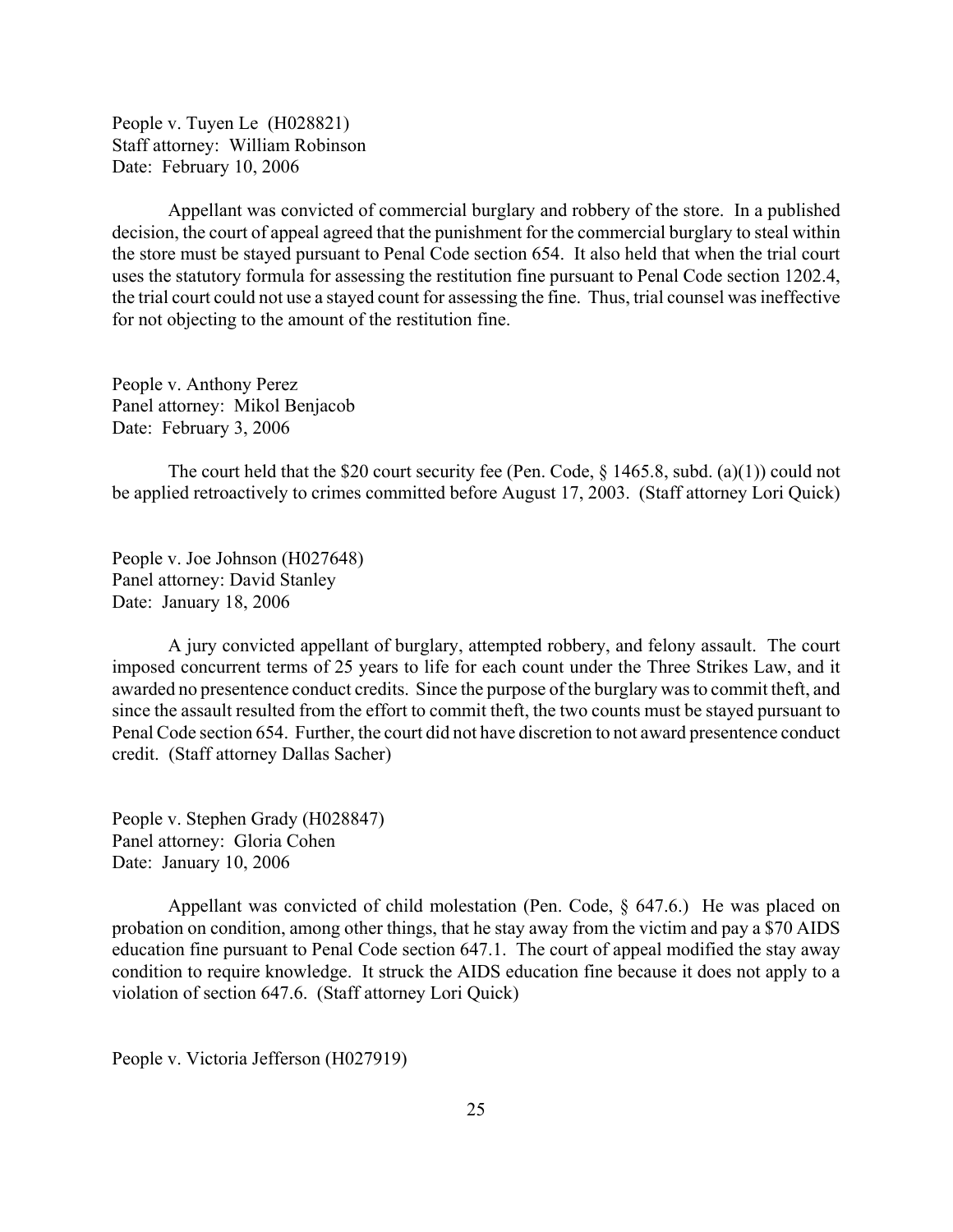<span id="page-25-0"></span>Staff attorney: Lori Quick Date: January 6, 2006

Appellant was sentenced to prison and ordered to pay \$300 in attorney fees. The court of appeal agreed there was insufficient evidence of an ability to pay.

## **DEPENDENCY CASES**

In re Michael O. (H029734) Panel attorney: James Haworth Date: December 6, 2006

The order terminating parental rights was reversed for failure to provide proper notice under ICWA. (Staff attorney Jonathan Grossman)

In re Hayden C. (H029995) Panel attorney: Mara Carman Date: November 17, 2006

While the minor was staying with the paternal grandparents, the mother stabbed the father, leading to him going to the hospital and her going to jail. When she made bail, she tried to retrieve the minor. The grandparents called the police, and the child was placed in CPS custody. There had been a history of domestic violence, but the mother was eventually back in custody and the minor had a strong bond with the father. Nonetheless, the court assumed jurisdiction and removed the minor. The court of appeal reversed the removal order finding insufficient evidence the minor was at risk in his care. (Staff attorney Vicki Firstman)

In re Reynoldo H. (H029744) Panel attorney: Carol Koenig Date: October 13, 2006

Notice was sent pursuant to ICWA. The court of appeal was willing to consider evidence of the a ICWA notice sent after the appeal. Nonetheless, it found the notice to be inadequate. (Staff attorney Jonathan Grossman)

In re Blaze E. (H029677) Panel attorney: Catherine Czar Date: August 2, 2006

The order terminating parental rights was reversed for failure to provide adequate notice under ICWA.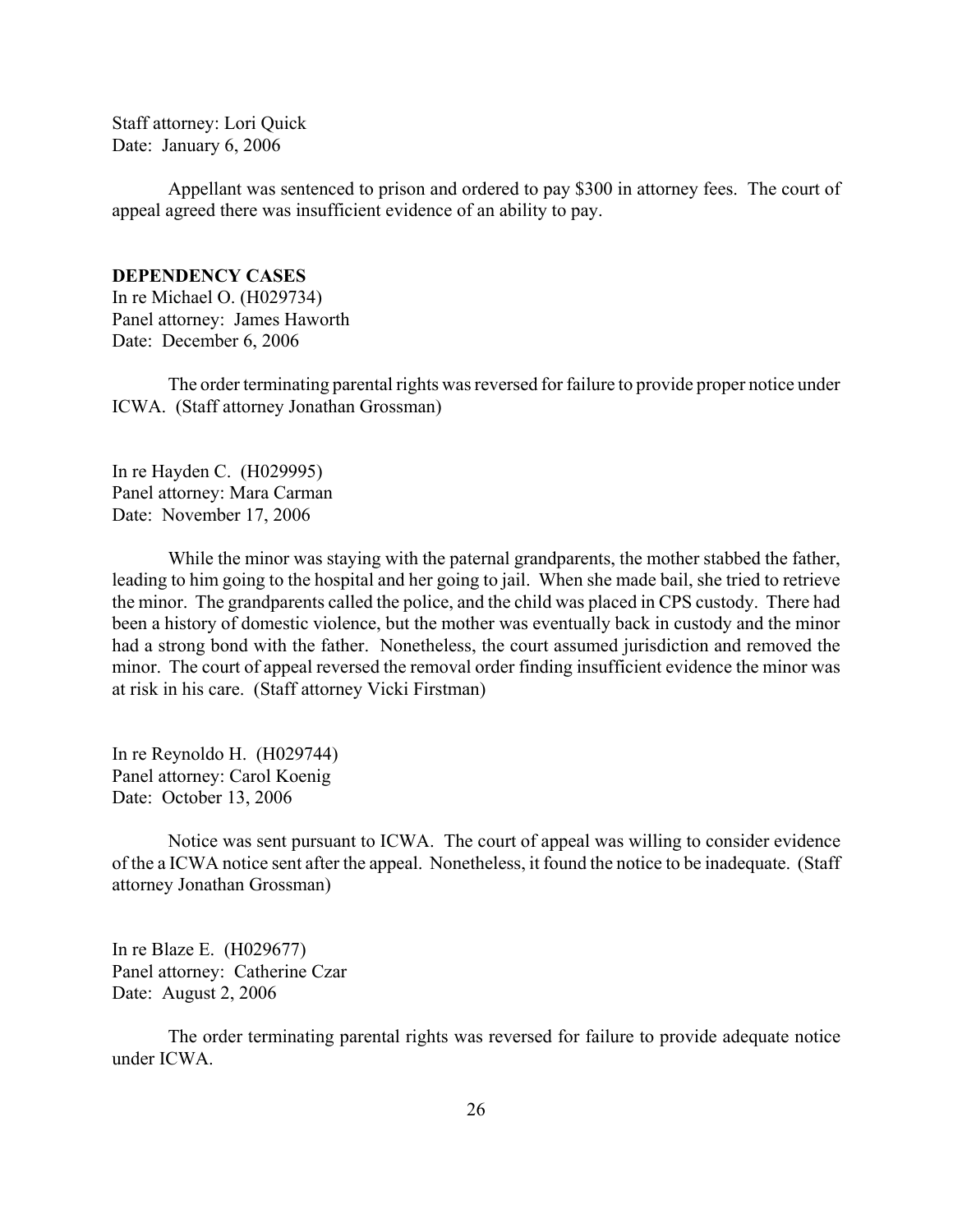In re Elizabeth E. (H029522) Panel attorney: Mara Carman Date: June 14, 2006

The termination of parental rights was reversed for failure to provide adequate notice under ICWA. The Department had information about the family which it failed to provide in the notice. (Staff attorney Vicki Firstman)

In re I.A. (S141585) Panel attorney: Cathy Czar Date: April 19, 2006

The court of appeal affirmed the termination of parental rights. A rehearing petition was filed on behalf of the mother. While the petition was pending, it is revealed that the adoptive placement fell through and the child was no longer viewed to be adoptable. County counsel and minor's counsel were considering agreeing to a stipulated reversal. More than 15 days, but less than 30 days after, a second rehearing petition was filed to preserve the court's jurisdiction with a motion to permit the late filing with the reasons given. The court of appeal refused to file the motion or the petition, and the first petition was denied. A review petition was filed in the supreme court. By then county counsel and minor's counsel were willing to agree to a stipulated reversal, and they agreed to file an answer in the supreme court stating this. The supreme court granted review and transferred the matter back to the court of appeal with instructions that it consider a motion for taking new evidence or for a stipulated reversal. (Staff attorney Vicki Firstman)

In re Justin S. (H029121) Panel attorney: Carol Koenig Date: April 7, 2006

The order terminating parental rights was conditionally reversed pending proper notification under the Indian Child Welfare Act. (Staff attorney Vicki Firstman)

Juan M. v. Superior Court (H02955) Panel attorney: Valerie Sopher Date: January 12, 2006

Juan appealed the termination of his parental rights. Appellate counsel filed an opening brief and a petition for writ of habeas corpus alleging ineffective assistance of counsel. Although the court of appeal affirmed the judgment on appeal, it issued an order to show cause returnable in the superior court. At the evidentiary hearing, the juvenile court summarily dismissed the habeas corpus petition on the ground that it lacked jurisdiction because the remittitur issued on the appeal.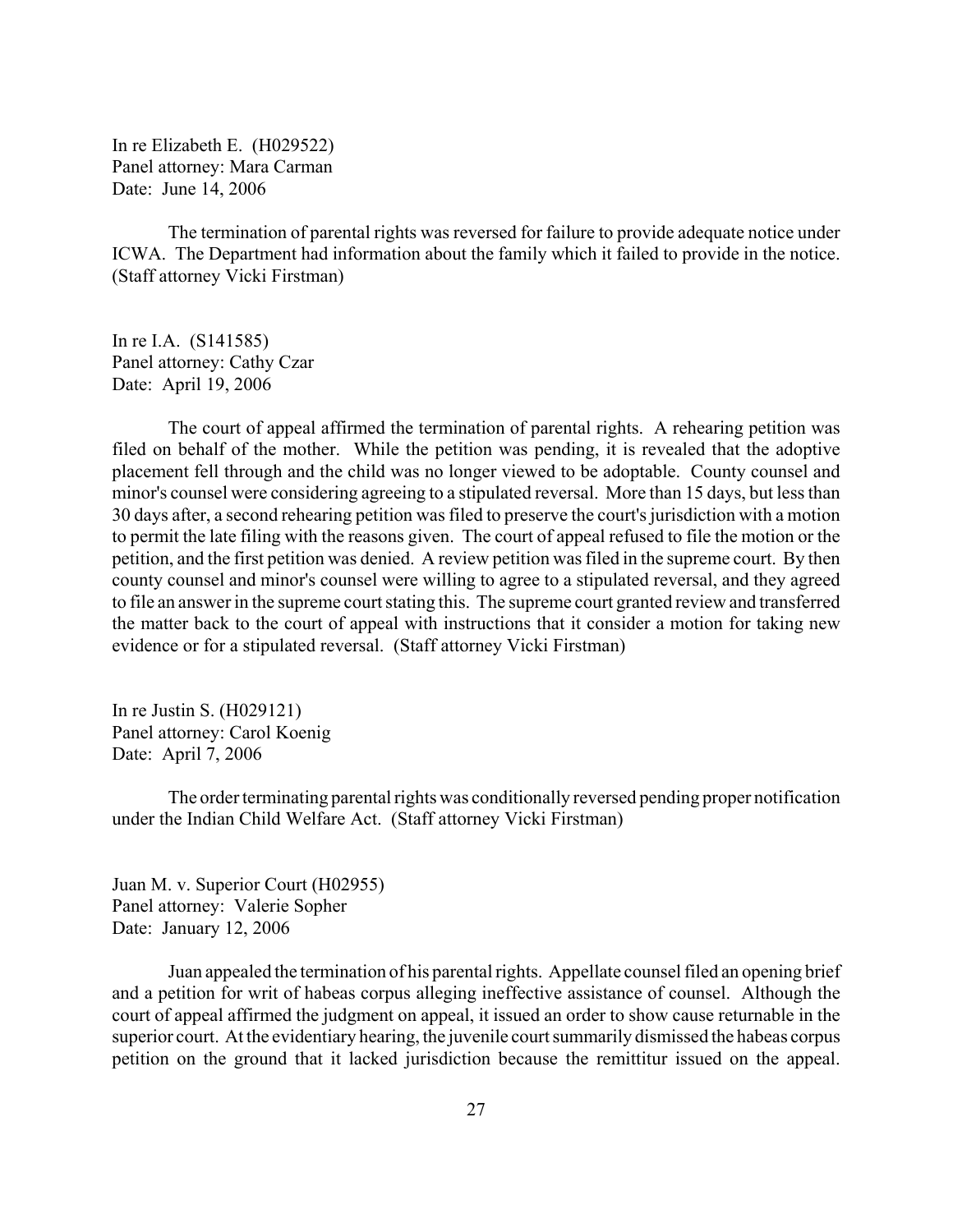<span id="page-27-0"></span>Appellate counsel filed a petition for writ of mandate and/or habeas corpus in the court of appeal. The court of appeal issued a writ of mandate, requiring the superior court to hold an evidentiary hearing on the OSC. It said it did not issue an OSC just so the superior court could dismiss the matter. (Staff attorney Jonathan Grossman)

#### **HABEAS PROCEEDINGS**

In re Jaime Jasso (H029756) Panel attorney: Ruth McVeigh Date: September 12, 2006

Defendant was a prisoner accused of conspiring to import drugs into the prison. In a published opinion, the court of appeal issued an order to show cause because he was forced to stand trial while shackled and in prison garb. Trial counsel, the prosecutor, and the judge never said a word about it, except for the judge instructing the jury to ignore it. (Staff attorney Lori Quick)

People v. Rene Andrade (H030037) Panel attorney: Carlo Andreani Date: July 25, 2006

Appellant admitted he his probation when he failed to report to the probation officer after he was deported. Under the law, however, this was not a willful violation of probation. The court of appeal issued an order to show cause why trial counsel was not ineffective for advising him to admit the VOP. (Staff attorney Vicki Firstman)

In re S.L. (H029041) Panel attorney: Janet Sherwood Date: February 28, 2006

A split court of appeal reversed so that adequate notice under ICWA can be sent. (Staff attorney Jonathan Grossman)

In re Humberto Ramos (H029137/S139788) Panel attorney: Tara Mulay Date: February 22, 2006

Mr. Ramos pled guilty to certain crimes on the advice of his attorney. In the court of appeal, a habeas corpus petition was filed alleging he did not understand the advice of his attorney who spoke to him in English without a Spanish interpreter. The court of appeal summarily denied the petition. The supreme court granted review and transferred the matter to the court of appeal with directions to grant the order to show cause. (Staff attorney Lori Quick)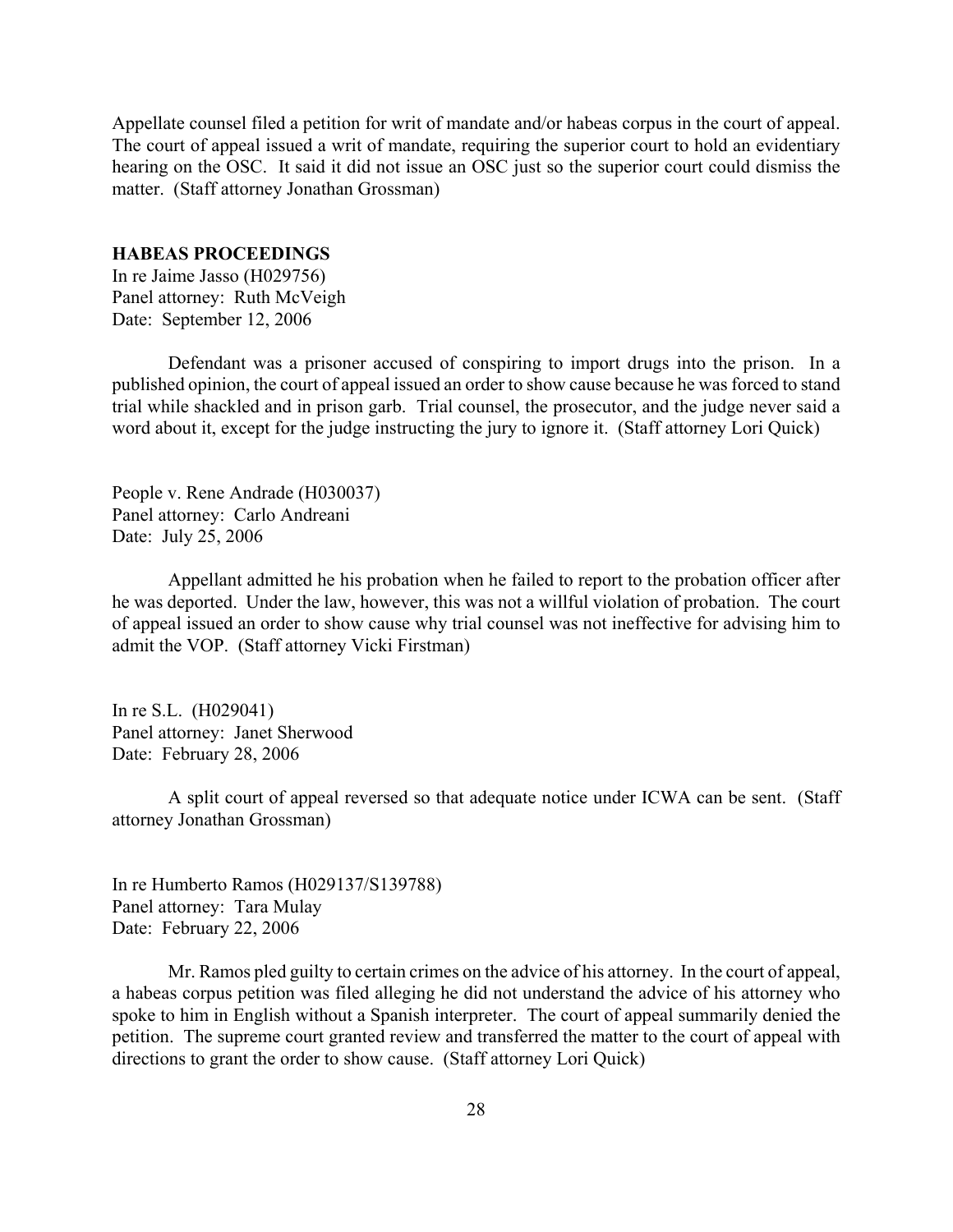<span id="page-28-0"></span>In re Paul Magnan (H028530) Staff attorney: Dallas Sacher Date: January 5, 2006

The court of appeal issued an order to show cause, returnable to the superior court on allegations that trial counsel rendered ineffective assistance of counsel. Magnan was convicted of possessing less than a gram of heroin and possessing methamphetamine for sale; he was sentenced to life under the Three Strikes Law. The meth was found in a cigarette box next to his girlfriend who was a meth user, Magnan used the same brand of cigarettes and possessed \$300. According to a police officer testifying as an expert, the amount of meth was just under an ounce and the difference between an ounce and the amount seized could be sold for about \$300. Magnan had told trial counsel that the \$300 he possessed was recently wired to him by his mother, a fact that was verifiable. Trial counsel, however, made no attempt to investigate the claim or otherwise explain the possession of the money. The superior court granted relief.

### **MISCELLANEOUS**

In re Weider (H030203) Attorney: William Schmidt Date: December 5, 2006

Weider was convicted of second degree murder in 1987. When his parole was denied, he filed a habeas corpus petition in the superior court. The superior court granted relief, but the government appealed. The court of appeal affirmed, ordering that the Board conduct a new hearing. At remand, the Board denied parole again, based largely on the same grounds. He filed a habeas corpus petition, and the superior court granted relief. The government appealed again. In a published opinion, the court of appeal affirmed, though it struck the superior court's provision limiting what the Board can consider.

People v. Gary Kelly (S133114) Panel attorney: J. Courtney Shevelson Date: November 27, 2006

Appellate counsel filed a Wende brief. The defendant mailed to the court of appeal a supplemental brief raising 15 claims. The court of appeal affirmed in a five paragraph opinion without addressing the claims raised by the defendant himself. The defendant personally filed a petition for review which was granted. Shevelson argued that when the defendant raises certain arguments, the court of appeal was required to address them in the opinion. On this issue, all seven justices agreed. A four-justice majority went on to provide additional requirements for appellate courts in considering Wende cases. (Staff attorney Vicki Firstman)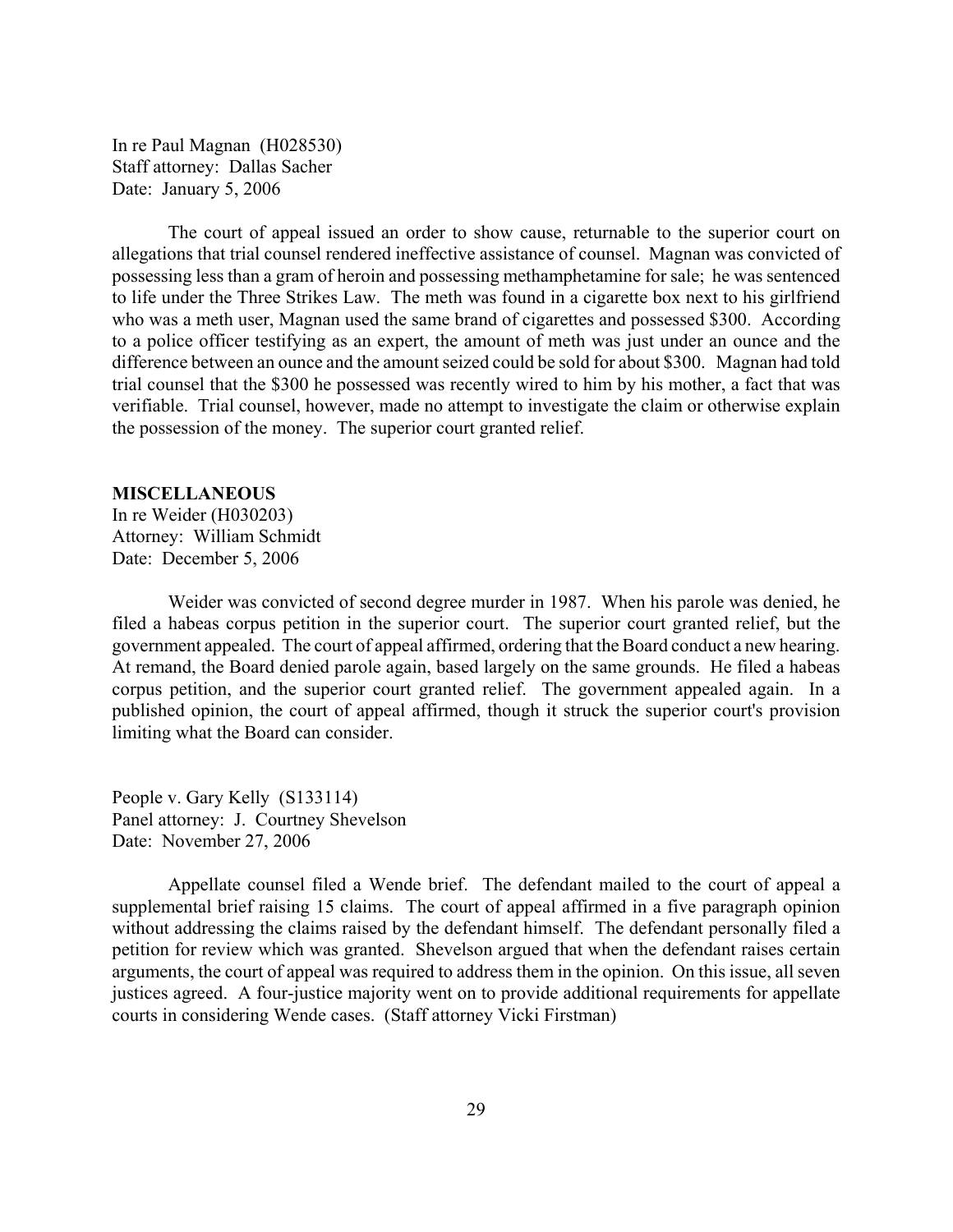People v. Stephen Samble (Santa Clara No. 75735) Staff attorney: Jonathan Grossman Date: November 22, 2006

Mr. Samble was denied parole. He filed a habeas corpus petition in the superior court which was granted. The government appealed, but the court of appeal upheld the decision of the superior court. It disagreed with the superior court as to the remedy, ordering a new hearing without limitation of what the Board can consider. At remand, the Board denied parole, based largely on its previous findings. The superior court again granted relief. If there was not some evidence to deny parole before, there was still not some evidence to deny parole when the only new evidence was favorable for parole.

People v. Sadrudin Laiwala (H029001) In pro per Date: October 6, 2006

A jury convicted Laiwala of stealing trade secrets. The court of appeal reversed the conviction because there was insufficient evidence. After the case was dismissed, Laiwala filed a petition for a finding of factual innocence. The superior court denied it. He prosecuted his appeal on his own, and the court of appeal reversed in a published decision because no reasonable person could have found from the evidence that he committed the crime.

Parle v. Runnels (N.D. Cal., No. 01-3487 WHA) Attorneys: Martin Buchanan, Michael Kresser Date: August 31, 2006

Parle was convicted of first degree murder. The Sixth District found five errors at trial: the invasion of the psychotherapist-patient privilege, the exclusion of defense evidence, and the admission of inadmissible character evidence. The court of appeal, however, found the errors to be harmless. In a federal habeas corpus petition, the United States District Court held that the state court's analysis of cumulative prejudice was unreasonable under AEDPA and the combination of errors deprived Parle of due process.

People v. Richard Ormonde (H028471) Attorney: Philip Schnayerson Date: August 25, 2006

The police responded to a call of a domestic dispute. Appellant was outside the house and was detained by the officers. The officers entered the house and then stepped out of the house. They subsequently obtained permission from appellant to search the house where they found evidence he was selling drugs. The court of appeal held the trial court erred in not suppressing the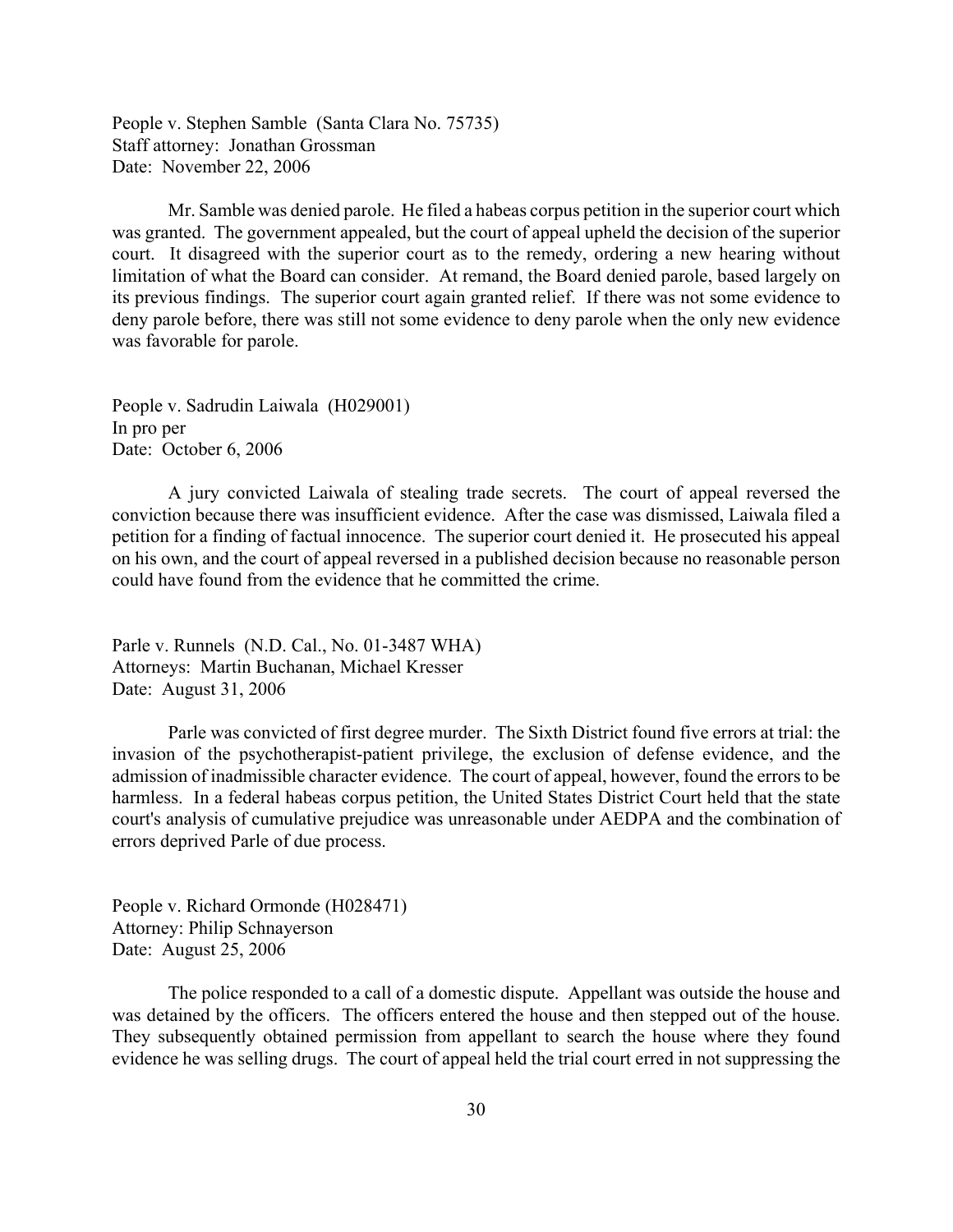evidence. The first entry into the house was without exigent circumstances because appellant was detained outside the house. The subsequent consent was tainted by the illegal conduct of the officers.

Michael Hutchinson v. Hamlet (N.D. Cal. No. C 02-974 JSW (PR).) Attorney: Larry Gibbs, Cliff Gardner Date: June 22, 2006

Hutchinson was convicted of robbing a 7-Eleven. Although the robber was masked, three store employees reviewing the grainy video decided that appellant, a frequent customer, was the culprit. Trial counsel presented an alibi defense which consisted of appellant saying he was somewhere else but could not remember where. He said he was too injured to maneuver as the culprit in the video did, but no medical records were presented. Trial counsel did not try to obtain an expert to analyze the videotape because he believed Hutchinson was the robber and Hutchinson lacked funds to hire an expert. The court of appeal denied counsel's request for appointment of an expert and the state habeas petition was summarily denied. While Hutchinson's habeas petition was pending in federal court, the San Jose Mercury News hired an expert who determined that the person in the video committing the robbery was six inches shorter than Hutchinson. The district court granted relief, finding trial counsel was ineffective by making trial decisions based on insufficient information. Had trial counsel acted competently, it was reasonably probable Hutchinson would have been found not guilty.

In re Robert Lucella (H027990) Staff attorney: William Robinson Date: May 25, 2006

Lucella was granted parole but the governor vetoed the decision. The superior court granted Lucella's habeas corpus petition, and the government appealed. The court of appeal agreed that there was not some evidence to support most of the governor's decisions, but did find a few of reasons were valid. The matter was remanded for the governor to reconsider the decision.

In re Marcus (H028866) Counsel: Ozro Childs Date: April 18, 2006

The mother disobeyed an oral order of the family court. When the court held her in contempt, she filed a habeas corpus petition. The court of appeal reversed, holding that a written order is required for there to be contempt.

People v. Martin Mora (H028116)